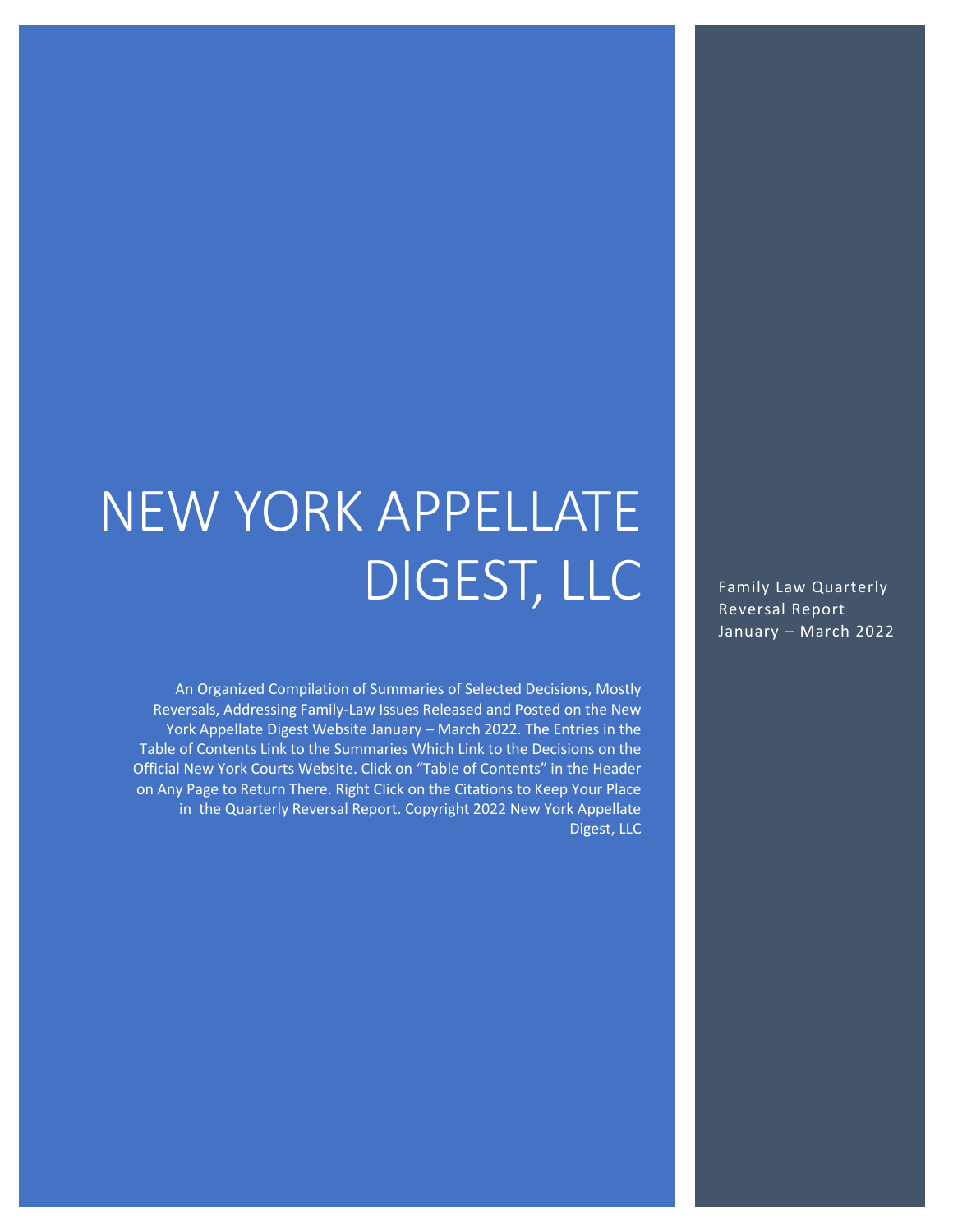## <span id="page-1-0"></span>**Contents**

| ALTHOUGH THE APPELLANT WAS IN JAPAN, THE 1ST DEPARTMENT REFUSED TO DISMISS THE APPEAL<br>PURSUANT TO THE FUGITIVE DISENTITLEMENT DOCTRINE IN THIS FAMILY COURT CIVIL-CONTEMPT<br>MATTER; APPELLANT HAD APPEARED VIRTUALLY IN COURT PROCEEDINGS AND STATED HE WOULD           |
|------------------------------------------------------------------------------------------------------------------------------------------------------------------------------------------------------------------------------------------------------------------------------|
|                                                                                                                                                                                                                                                                              |
| THE MAJORITY HELD THE APPELLATE DIVISION PROPERLY REFUSED TO HEAR APPELLANT FATHER'S<br>APPEAL IN THIS TERMINATION OF PARENTAL RIGHTS PROCEEDING BECAUSE FATHER WAS IN DEFAULT<br>(NO APPEAL LIES FROM A DEFAULT); THE DISSENT ARGUED FATHER WAS NOT IN DEFAULT BECAUSE HE   |
| ATTORNEY FOR THE CHILD, NO AUTOMATIC DISQUALIFACTION, MOTHER HAD APPEARED BEFORE THE                                                                                                                                                                                         |
| THE FACT THAT THE ATTORNEY FOR THE CHILD (AFC) IN THIS CUSTODY MATTER HAD, AS A JUDGE,<br>PRESIDED OVER A DIFFERENT CUSTODY MATTER INVOLVING MOTHER, BUT INVOLVING DIFFERENT<br>CHIDREN AND A DIFFERENT FATHER, DID NOT REQUIRE AUTOMATIC DISQUALIFACTION OF THE AFC         |
|                                                                                                                                                                                                                                                                              |
| THE SUPPORT MAGISTRATE DID NOT ENSURE THAT FATHER KNOWINGLY, INTELLIGENTLY AND<br>VOLUNTARILY WAIVED HIS RIGHT TO COUNSEL IN THIS CHILD SUPPORT PROCEEDING; ORDER OF                                                                                                         |
|                                                                                                                                                                                                                                                                              |
| FAMILY COURT SHOULD HAVE HELD A HEARING ON PLAINTIFF'S MOTION TO HOLD DEFENDANT IN CIVIL<br>CONTEMPT FOR FAILURE TO PAY CHILD SUPPORT AND DEFENDANT'S PETITION TO REDUCE THE CHILD<br>SUPPORT PAYMENTS; FAMILY COURT HAD GRANTED DEFENDANT'S PETITION AND DENIED PLAINTIFF'S |
| CHILD SUPPORT, MAGISTRATE SHOULD NOT HAVE DEVIATED FROM CHILD SUPPORT STANDARDS ACT.                                                                                                                                                                                         |
| THE SUPPORT MAGISTRATE SHOULD NOT HAVE DEVIATED FROM THE PRESUMPTIVE SUPPORT<br>OBLIGATION CALCULATED PURSUANT TO THE CHILD SUPPORT STANDARDS ACT (CSSA) BASED UPON<br>THE EXPENSES INCURRED BY MOTHER WHEN THE CHILDREN WERE WITH HER; THE EXPENSES DID NOT                 |

[QUALIFY AS "EXTRAORDINARY EXPENSES" \(FOURTH DEPT\).](#page-10-1) .....................................................................10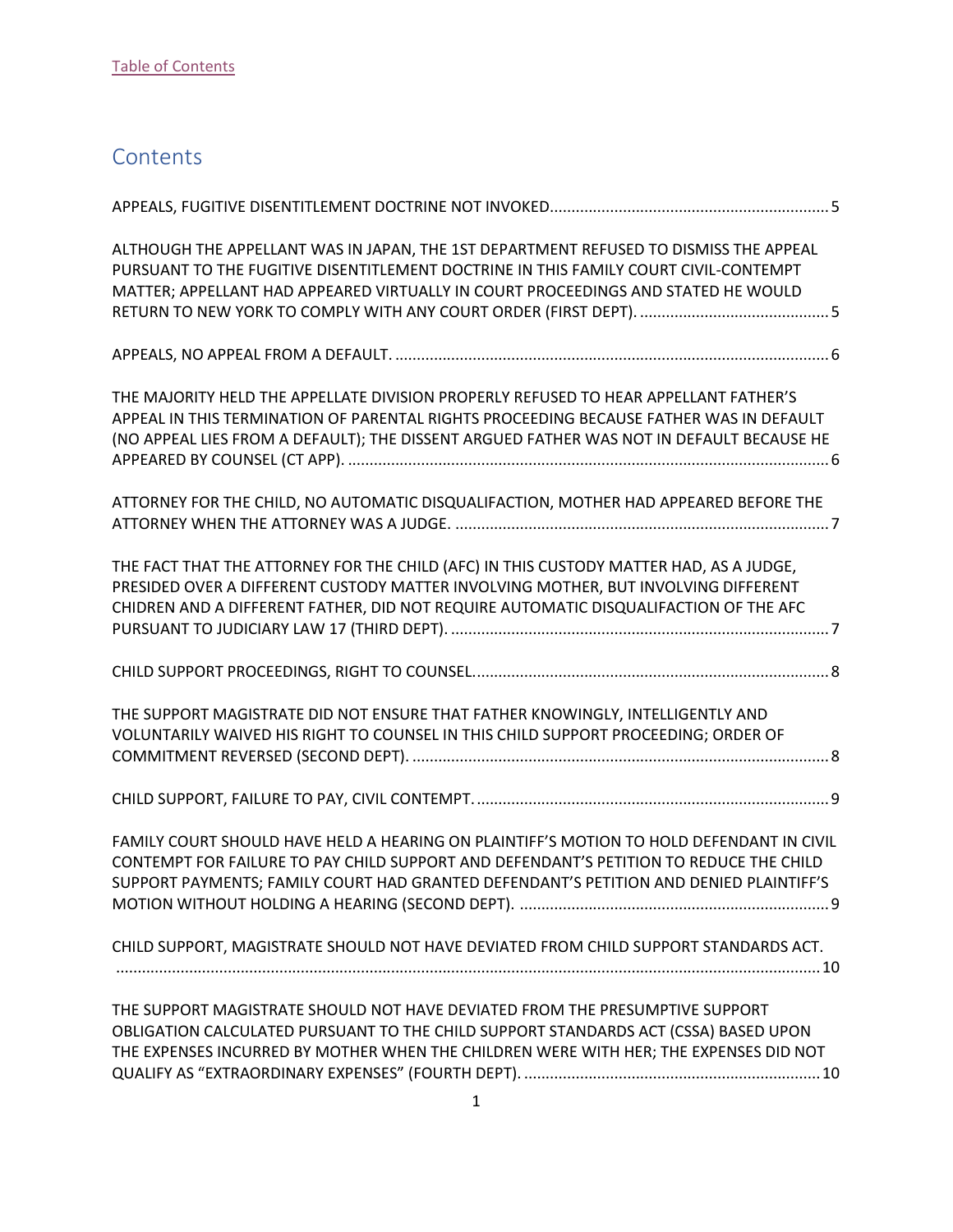| DEFENDANT WAS ENTITLED TO A HEARING ON HER MOTION FOR RESENTENCING WHICH ALLEGED SHE<br>WAS THE VICTIM OF DOMESTIC VIOLENCE AT THE TIME OF THE COMMISSION OF THE CRIME (SECOND                                                                                        |
|-----------------------------------------------------------------------------------------------------------------------------------------------------------------------------------------------------------------------------------------------------------------------|
|                                                                                                                                                                                                                                                                       |
| FATHER ALLEGED CHANGES IN HIS WORK SCHEDULE ALLOWED MORE TIME FOR PARENTAL ACCESS<br>WITH THE CHILD; A HEARING SHOULD HAVE BEEN ORDERED ON FATHER'S MODIFICATION PETITION                                                                                             |
|                                                                                                                                                                                                                                                                       |
| FATHER'S PETITION FOR A MODIFICATION OF CUSTODY, REQUESTING AN AWARD OF SOLE CUSTODY,                                                                                                                                                                                 |
|                                                                                                                                                                                                                                                                       |
| IN THIS MODIFICATION OF CUSTODY PROCEEDING, FATHER PRESENTED SUFFICIENT EVIDENCE OF A<br>CHANGE OF CIRCUMSTANCES TO WARRANT A HEARING ON THE BEST INTERESTS OF THE CHILD                                                                                              |
|                                                                                                                                                                                                                                                                       |
|                                                                                                                                                                                                                                                                       |
| THE "SPECIAL CIRCUMSTANCES" WHICH MAY HAVE JUSTIFIED AWARDING CUSTODY OF THE CHILD TO<br>THE GRANDPARENTS APPLIED ONLY TO FATHER AND NOT AT ALL TO MOTHER; FOR THAT REASON THE<br>GRANDPARENTS' PETITION FOR CUSTODY OF THE CHILD SHOULD NOT HAVE BEEN GRANTED (THIRD |
|                                                                                                                                                                                                                                                                       |
| SUPREME COURT SHOULD NOT HAVE ENTERED A DEFAULT JUDGMENT OF DIVORCE AGAINST THE<br>HUSBAND, WHO WAS REPRESENTING HIMSELF, WHEN HE DID NOT APPEAR AT THE INQUEST; BOTH THE<br>COURT AND THE WIFE WERE AWARE THE HUSBAND HAD BEEN DIAGNOSED WITH A SIGNIFICANT          |
| DIVORCE, MAINTENANCE SHOULD HAVE BEEN AWARDED, JUDGE SHOULD NOT HAVE ADOPTED                                                                                                                                                                                          |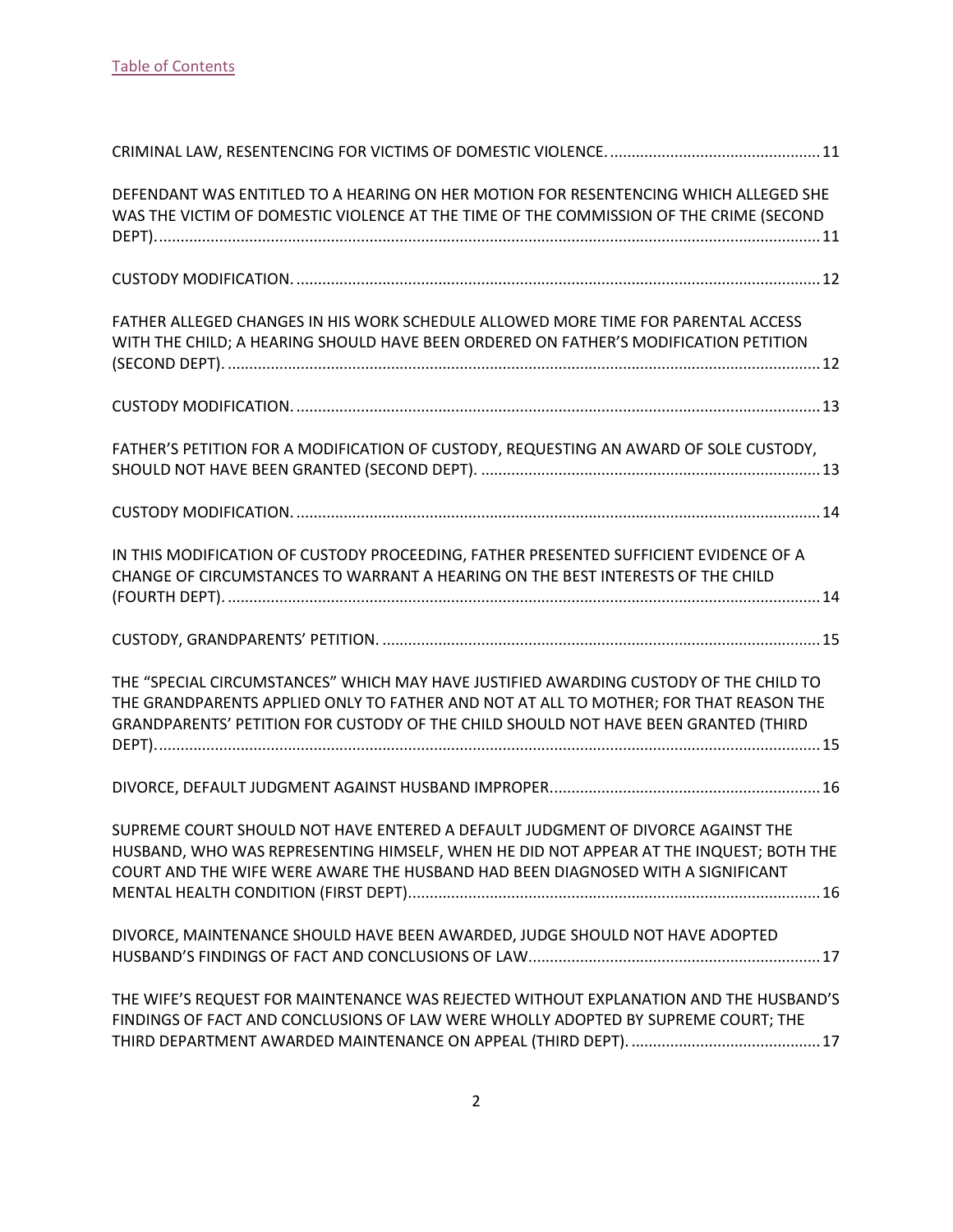| THE COUNTY WHERE PLAINTIFF AND DEFENDANT OWNED A SEASONAL SECOND HOME (WHERE<br>DEFENDANT LIVED AFTER COVID REACHED NEW YORK CITY) WAS NOT THE PROPER VENUE FOR THE                                                                                                   |  |
|-----------------------------------------------------------------------------------------------------------------------------------------------------------------------------------------------------------------------------------------------------------------------|--|
|                                                                                                                                                                                                                                                                       |  |
| PETITIONER-MOTHER'S APPLICATION TO HAVE THE MALTREATMENT FINDING DEEMED UNFOUNDED<br>AND EXPUNGED PROPERLY DENIED; MOTHER WOULD NOT ALLOW HER 16-YEAR-OLD DAUGHTER INTO                                                                                               |  |
| MEDIA SHOULD NOT HAVE BEEN EXCLUDED FROM HEARING RE: DISQUALIFICATION OF AN ATTORNEY                                                                                                                                                                                  |  |
| A LOCAL ONLINE NEWS OUTLET SHOULD NOT HAVE BEEN EXCLUDED FROM A FAMILY COURT HEARING<br>REGARDING WHETHER A DEPUTY COUNTY ATTORNEY SHOULD BE DISQUALIFIED FROM A NEGLECT<br>PROCEEDING ON CONFLICT OF INTEREST GROUNDS; THE OUTLET IS ENTITLED TO A TRANSCRIPT OF THE |  |
| MEDICAL MALPRACTICE, DISCOVERY OF CHILD CUSTODY AND CHILD PROTECTIVE SERVICES RECORDS. 22                                                                                                                                                                             |  |
| CERTAIN CHILD CUSTODY RECORDS AND CHILD PROTECTIVE SERVICES RECORDS (WHICH DO NOT<br>RELATE TO AN INVESTIGATION) MAY BE DISCOVERABLE IN THIS MEDICAL MALPRACTICE ACTION                                                                                               |  |
|                                                                                                                                                                                                                                                                       |  |
| THE NEGLECT FINDING WAS NOT SUPPORTED BY A PREPONDERANCE OF THE EVIDENCE, CRITERIA                                                                                                                                                                                    |  |
|                                                                                                                                                                                                                                                                       |  |
| EVIDENCE OF MOTHER'S MENTAL ILLNESS AND HER FAILURE TO PROPERLY TREAT IT WAS SUFFICIENT<br>TO SUPPORT A FINDING OF NEGLECT, EVEN IN THE ABSENCE OF PROOF OF A SPECIFIC INSTANCE OF                                                                                    |  |
|                                                                                                                                                                                                                                                                       |  |
| MOTHER'S MOTION TO VACATE THE NEGLECT FINDING SHOULD HAVE BEEN GRANTED (SECOND DEPT).                                                                                                                                                                                 |  |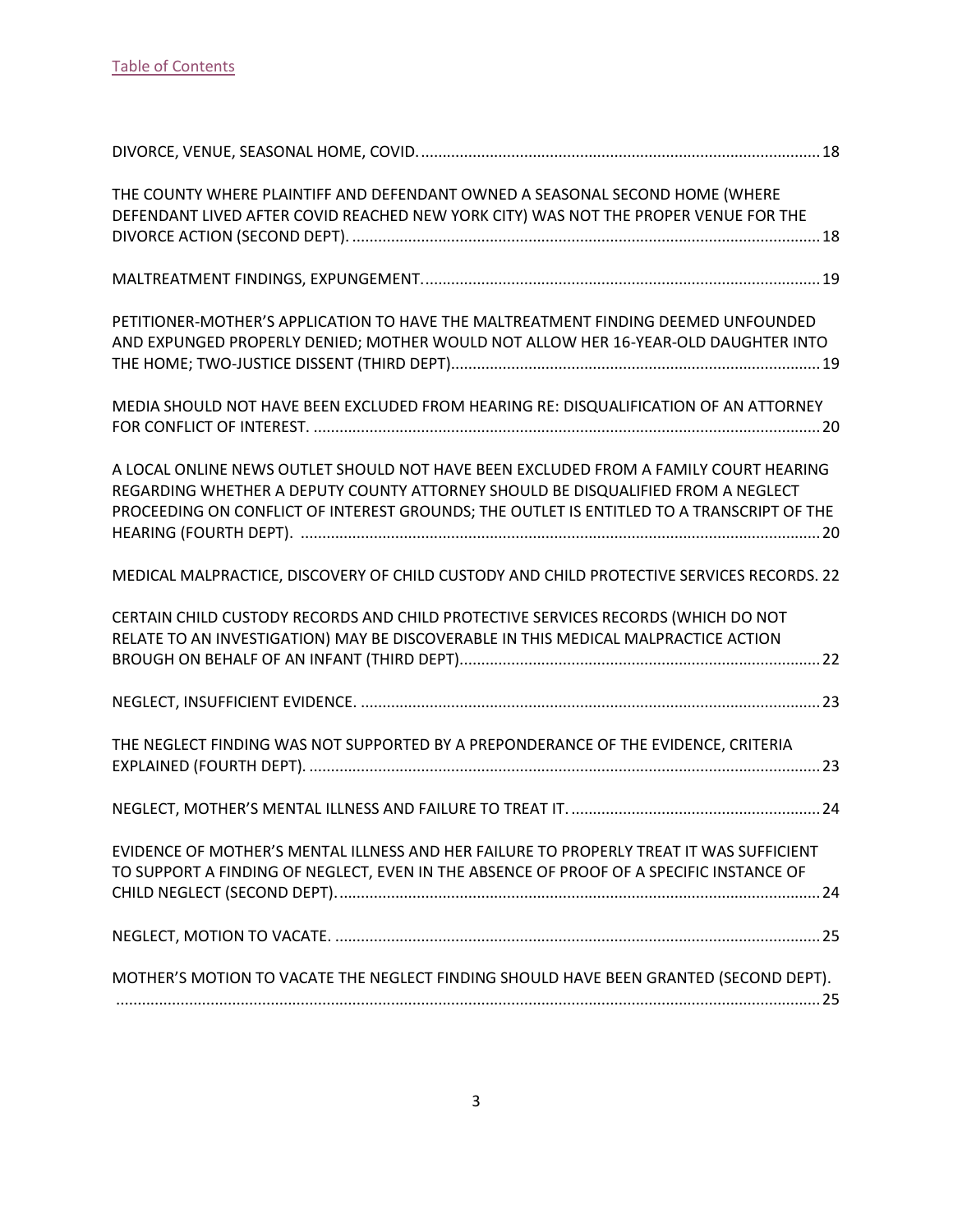| DESPITE THE ORDER OF PROTECTION EXCLUDING RESPONDENT FROM THE HOME, THE PETITIONER<br>PRESENTED SUFFICIENT EVIDENCE RESPONDENT WAS A PERSON LEGALLY RESPONSIBLE FOR THE CHILD;<br>PEITIONER DEMONSTRATED RESPONDENT HAD NEGLECTED THE CHILD BY COMMITTING DOMESTIC                                                                                                                                                                                                                                                                    |
|---------------------------------------------------------------------------------------------------------------------------------------------------------------------------------------------------------------------------------------------------------------------------------------------------------------------------------------------------------------------------------------------------------------------------------------------------------------------------------------------------------------------------------------|
|                                                                                                                                                                                                                                                                                                                                                                                                                                                                                                                                       |
| WHERE AN ORDER CONFLICTS WITH A DECISION, THE DECISION CONTROLS (FOURTH DEPT) 26                                                                                                                                                                                                                                                                                                                                                                                                                                                      |
| POSTADOPTION CONTACT AGREEMENT, JUDGE TERMINATED BIOLOGICAL MOTHER'S VISITS.  27                                                                                                                                                                                                                                                                                                                                                                                                                                                      |
| THE BIOLOGICAL MOTHER AND THE ADOPTIVE MOTHER ENTERED A POSTADOPTION CONTACT<br>AGREEMENT WHICH ALLOWED TWO SUPERVISED VISITS WITH THE BIOLOGICAL MOTHER PER YEAR; THE<br>EVIDENCE OF THE CHILDREN'S BEHAVIOR AFTER VISITING WITH THE BIOLOGICAL MOTHER SUPPORTED<br>FAMILY COURT'S CONCLUSION IT WAS IN THE BEST INTERESTS OF THE CHILDREN TO TERMINATE<br>VISITATION WITH THE BIOLOGICAL MOTHER; THE DISSENT ARGUED THE EVIDENCE OF THE<br>DAUGHTER'S, IN CONTRAST TO THE SON'S, POST-VISIT BEHAVIOR DID NOT SUPPORT TERMINATION OF |
| SEPARATION AGREEMENT, FAMILY COURT DID NOT HAVE JURISDICTION TO MODIFY, AGREEMENT                                                                                                                                                                                                                                                                                                                                                                                                                                                     |
| FAMILY COURT DID NOT HAVE JURISDICTION TO MODIFY A SEPARATION AGREEMENT WHICH WAS<br>INCORPORATED BUT NOT MERGED INTO THE JUDGMENT OF DIVORCE; A PLENARY ACTION IS REQUIRED                                                                                                                                                                                                                                                                                                                                                           |
| SEXUAL ABUSE, DISCOVERY, JUDICIAL REVIEW OF CHILD'S MENTAL HEALTH RECORDS.  29                                                                                                                                                                                                                                                                                                                                                                                                                                                        |
| IN THIS SEXUAL ABUSE CASE, THE CHILD'S MENTAL HEALTH RECORDS SHOULD BE REVIEWED BY THE<br>JUDGE IN CAMERA TO DETERMINE WHETHER ANY RECORDS ARE RELEVANT TO THE RESPONDENT'S<br>CLAIM THE CHILD FABRICATED THE SEXUAL ABUSE ALLEGATIONS; FAMILY COURT PROPERLY DENIED                                                                                                                                                                                                                                                                  |
| TERMINATION OF PARENTAL RIGHTS, FATHER IMPROPERLY DENIED HIS RIGHT TO BE HEARD30                                                                                                                                                                                                                                                                                                                                                                                                                                                      |
| IN THIS TERMINATION OF PARENTAL RIGHTS PROCEEDING, ALTHOUGH FAMILY COURT THREATENED TO<br>FIND RESPONDENT IN DEFAULT WHEN HE DID NOT PROVIDE PROOF HE FAILED TO APPEAR BECAUSE HE<br>WAS HOSPITALIZED, FAMILY COURT DID NOT ULTIMATELY GIVE RESPONDENT A "DEFAULT WARNING;"<br>RESPONDENT AND HIS COUNSEL WERE PRESENT AT THE FACT-FINDING BUT WERE PRECLUDED BY THE<br>COURT FROM PARTICIPATING; RESPONDENT HAS A RIGHT TO BE HEARD ON THE ABANDONMENT ISSUE;                                                                        |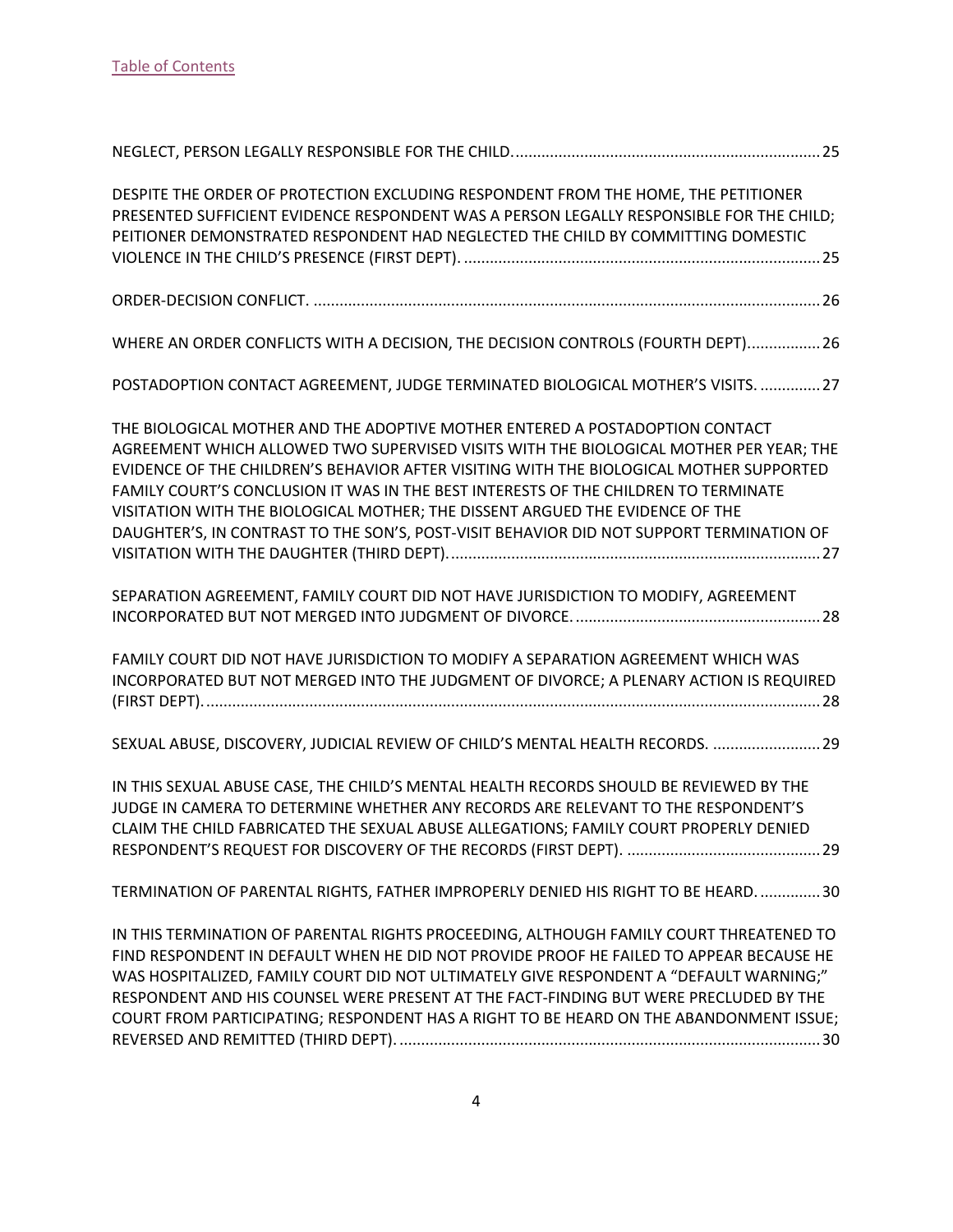| MOTHER DID NOT WILLFULLY VIOLATE THE ORDER OF VISITATION; COVID MADE MEETING IN A PUBLIC |  |
|------------------------------------------------------------------------------------------|--|
| PLACE DIFFICULT, THERE WAS CONFUSION ABOUT WHICH ORDER APPLIED, AND MOTHER RELIED ON     |  |
|                                                                                          |  |

#### <span id="page-5-0"></span>APPEALS, FUGITIVE DISENTITLEMENT DOCTRINE NOT INVOKED.

<span id="page-5-1"></span>ALTHOUGH THE APPELLANT WAS IN JAPAN, THE 1ST DEPARTMENT REFUSED TO DISMISS THE APPEAL PURSUANT TO THE FUGITIVE DISENTITLEMENT DOCTRINE IN THIS FAMILY COURT CIVIL-CONTEMPT MATTER; APPELLANT HAD APPEARED VIRTUALLY IN COURT PROCEEDINGS AND STATED HE WOULD RETURN TO NEW YORK TO COMPLY WITH ANY COURT ORDER (FIRST DEPT).

The First Department refused to dismiss the appeal of this Family Court civil contempt matter pursuant to the fugitive disentitlement doctrine (which authorizes the dismissal of an appeal if the appellant has left the jurisdiction). Here father was in Japan:

Although the father is in Japan, we decline to dismiss the appeal pursuant to the fugitive disentitlement doctrine. There is no "nexus" connecting the father's fugitive status and these proceedings … . The father has continued to appear virtually in court, communicate with his counsel, and consent to relief sought by the mother. He has complied with the terms of his probation and submitted an affidavit stating that he will return to New York to comply with any court order. Under these circumstances, we find that the father has not "flout[ed] the judicial process," frustrated the operation of the courts, or prejudiced the mother's rights by leaving the jurisdiction to warrant dismissal of the appeal … [.Matter of Hilary C. v](https://nycourts.gov/reporter/3dseries/2022/2022_01512.htm)  [Michael K., 2022 NY Slip Op 01512,](https://nycourts.gov/reporter/3dseries/2022/2022_01512.htm) First Dept 3-10-22

Practice Point: If an appellant leaves the court's jurisdiction (here father went to Japan), the appeal may be dismissed pursuant to the fugitive disentitlement doctrine. The doctrine was not applied in this Family Court civil contempt case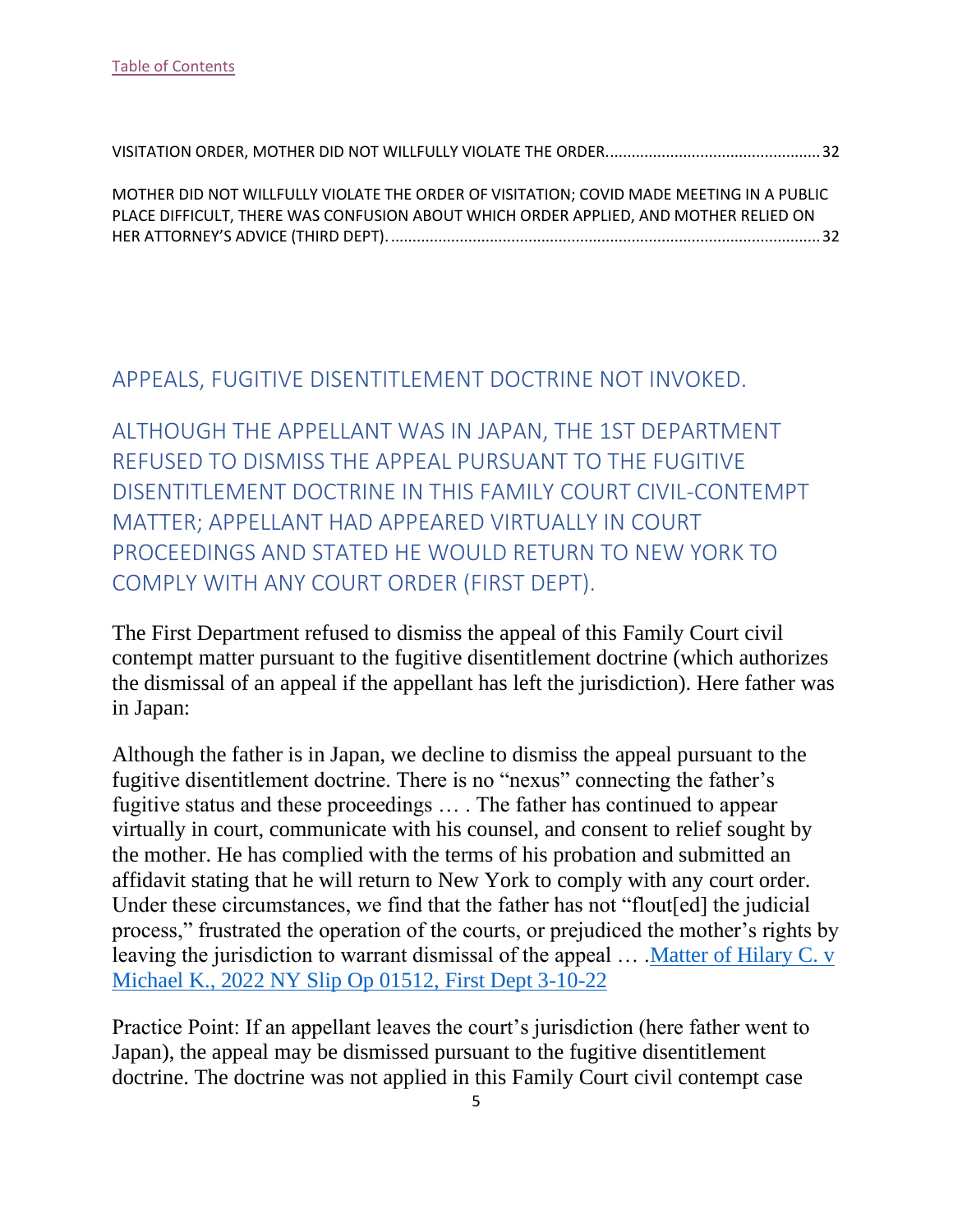because father participated in court proceedings virtually and stated he would return to New York to comply with any court order.

## <span id="page-6-0"></span>APPEALS, NO APPEAL FROM A DEFAULT.

<span id="page-6-1"></span>THE MAJORITY HELD THE APPELLATE DIVISION PROPERLY REFUSED TO HEAR APPELLANT FATHER'S APPEAL IN THIS TERMINATION OF PARENTAL RIGHTS PROCEEDING BECAUSE FATHER WAS IN DEFAULT (NO APPEAL LIES FROM A DEFAULT); THE DISSENT ARGUED FATHER WAS NOT IN DEFAULT BECAUSE HE APPEARED BY COUNSEL (CT APP).

The Court of Appeals, affirming the Appellate Division, over a strong dissent, determined the Appellate Division properly concluded it could not hear the appellant father's appeal in this termination-of-parental-rights proceeding because he was in default (no appeal lies from a default judgment). The dissent argued father appeared by counsel and therefore was not in default:

Before this Court, appellant does not dispute the Appellate Division's determination that his failure to appear constituted a default.

#### **From the dissent:**

The only reviewable issue before us is whether the Appellate Division properly dismissed appellant father's appeal from a Family Court order terminating his parental rights on the ground that appellant defaulted. That decision was in error because appellant appeared through counsel during the fact-finding and dispositional hearings, as acknowledged by Family Court, and in accordance with the Family Court Act and the CPLR (see Family Ct Act § 165; CPLR 3215 [a]). [Matter of Irelynn S., 2022 NY Slip Op 01869, Ct App 3-17-22](https://www.nycourts.gov/reporter/3dseries/2022/2022_01869.htm)

Practice Point: No appeal lies from a default judgment. The dissent argued: A party who appears by counsel, as appellant father did in these termination-of-parentalrights proceedings, is not in default.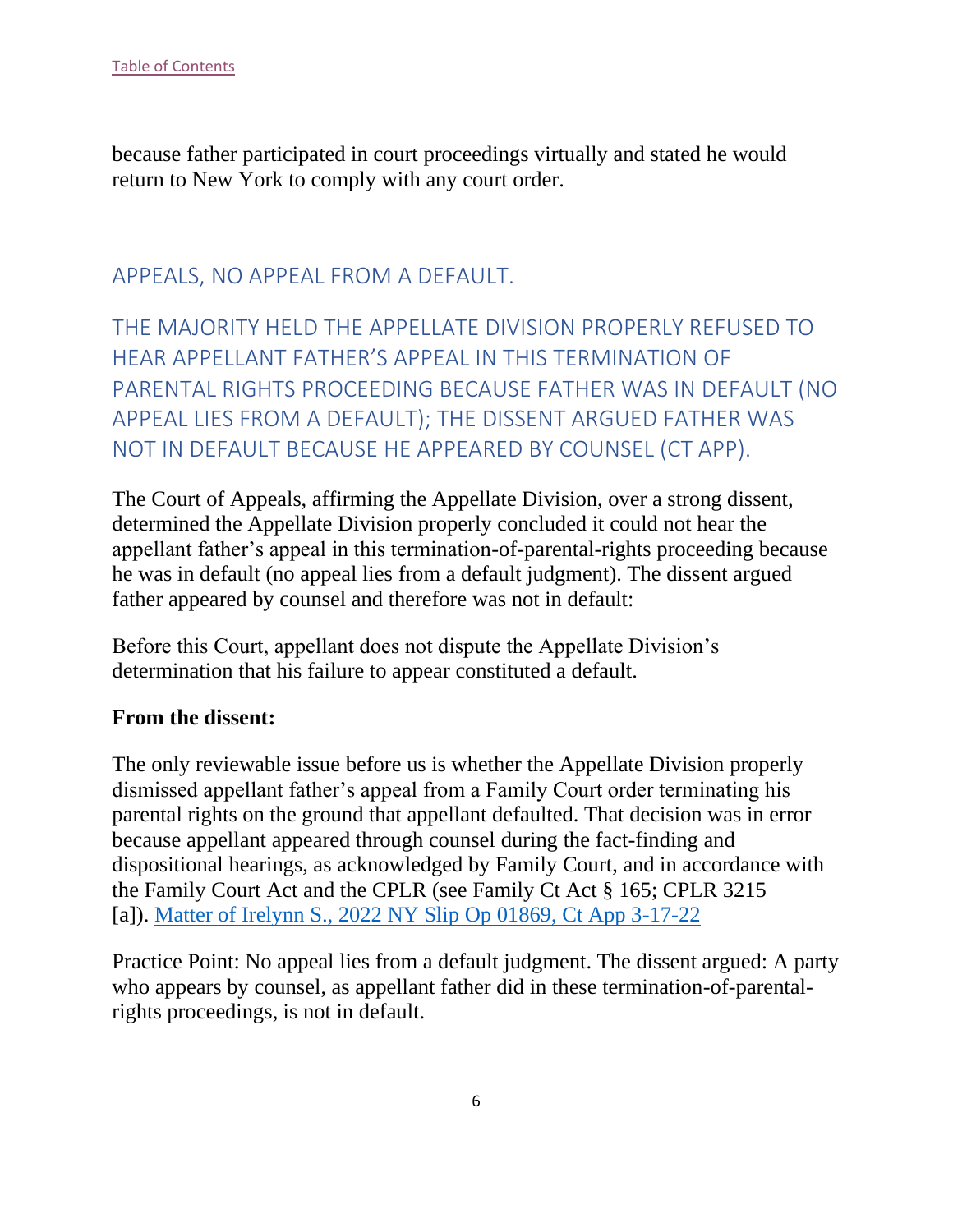<span id="page-7-0"></span>ATTORNEY FOR THE CHILD, NO AUTOMATIC DISQUALIFACTION, MOTHER HAD APPEARED BEFORE THE ATTORNEY WHEN THE ATTORNEY WAS A JUDGE.

<span id="page-7-1"></span>THE FACT THAT THE ATTORNEY FOR THE CHILD (AFC) IN THIS CUSTODY MATTER HAD, AS A JUDGE, PRESIDED OVER A DIFFERENT CUSTODY MATTER INVOLVING MOTHER, BUT INVOLVING DIFFERENT CHIDREN AND A DIFFERENT FATHER, DID NOT REQUIRE AUTOMATIC DISQUALIFACTION OF THE AFC PURSUANT TO JUDICIARY LAW 17 (THIRD DEPT).

The Third Department, over a two-justice dissent, determined the attorney for the child (AFC) in the instant custody matter, who, as a judge, had presided over another custody case involving mother and different children, was not subject to automatic disqualification:

Various factual circumstances exist where disqualification of an attorney under Judiciary Law § 17 has been found. \* \* \*

… [T]he custody case noted by the mother neither involved the subject children nor the subject children's fathe[r\]](https://nycourts.gov/reporter/3dseries/2022/2022_02044.htm#2FN) Rather, it was an entirely separate proceeding involving different children and a different father. Furthermore, the mother does not allege any factual ties between these underlying proceedings and the prior custody case … . Indeed, the only common tie between them is that the mother was a litigant. … [O]nly the mother, and not her present custody claim over the subject children, had been before the AFC during his tenure as a judge.

… [T]he mother's fitness as the custodial parent presumably was an issue presented in her prior custody case. It is also an issue present here. Equating a discrete issue with a "matter" provided in Judiciary Law § 17, however, impermissibly stretches the meaning of "matter" such that it does not comport with "action, claim, . . . motion or proceeding" — the other terms in Judiciary Law § 17 … . … [I]n view of the jurisdiction of Family Court and the particular cases such court hears, a party's fitness as a custodial parent frequently arises as an issue whether directly or indirectly. By giving an expansive view to "matter," the AFC, a former Family Court judge who had presided over countless proceedings in the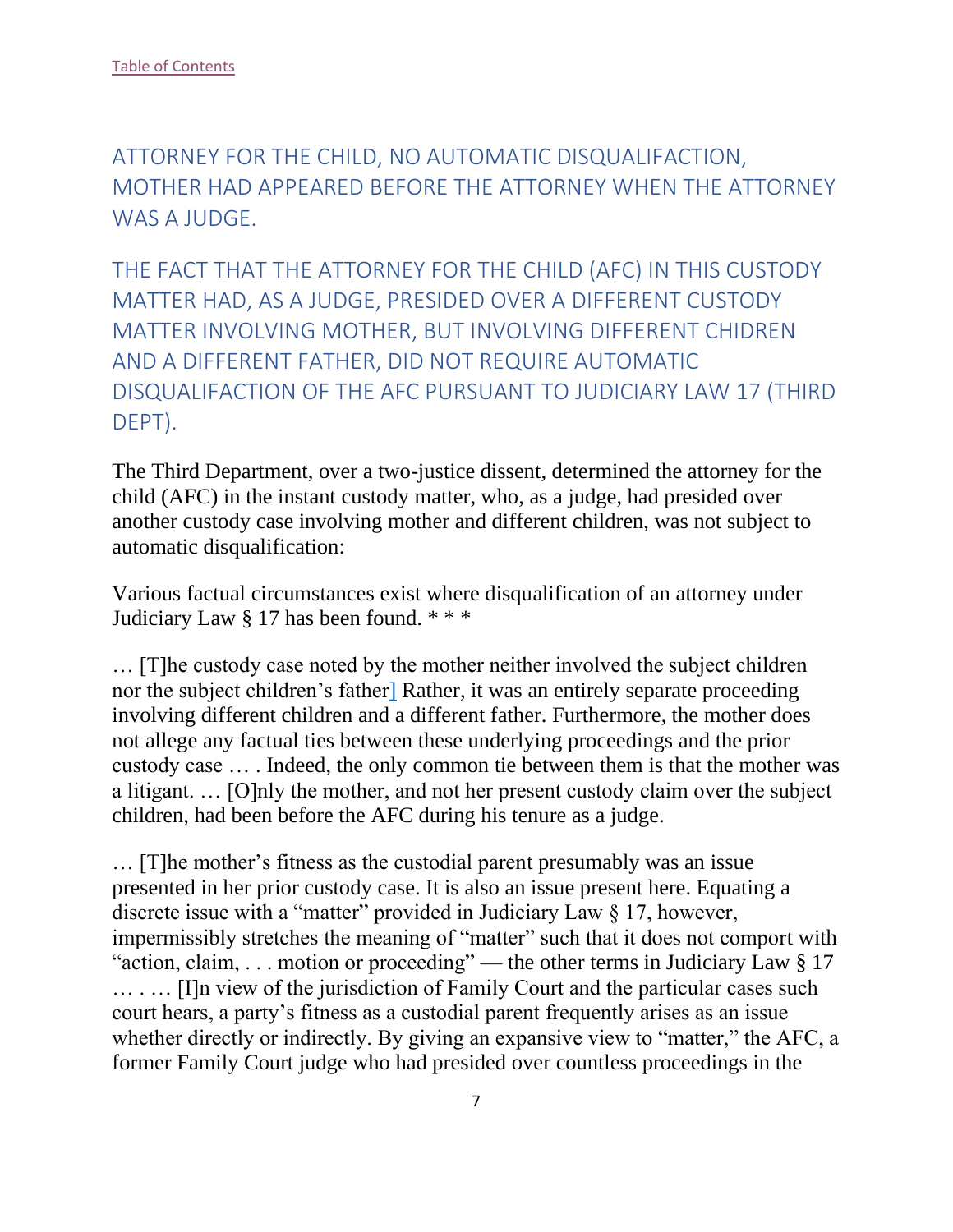past, would be disqualified from representing any party in any future case where another party in such case was previously before the AFC in one of those past proceedings — a result that would occur without regard to the nature of either the past proceeding or future case. [Matter of Corey O. v Angela P., 2022 NY Slip Op](https://nycourts.gov/reporter/3dseries/2022/2022_02044.htm)  [02044, Third Dept 3-24-22](https://nycourts.gov/reporter/3dseries/2022/2022_02044.htm)

Practice Point: The fact that the attorney for the child (AFC) in this custody case presided, as a judge, over another custody case involving mother, but involving different children and a different father, did not require automatic disqualification of the AFC pursuant to Judiciary Law section 17.

#### <span id="page-8-0"></span>CHILD SUPPORT PROCEEDINGS, RIGHT TO COUNSEL.

<span id="page-8-1"></span>THE SUPPORT MAGISTRATE DID NOT ENSURE THAT FATHER KNOWINGLY, INTELLIGENTLY AND VOLUNTARILY WAIVED HIS RIGHT TO COUNSEL IN THIS CHILD SUPPORT PROCEEDING; ORDER OF COMMITMENT REVERSED (SECOND DEPT).

The Second Department, reversing Family Court's order of commitment for father's failure to pay child support, determined the Support Magistrate did not ensure that father's waiver of counsel was knowing, intelligent and voluntary:

… [A]t the beginning of the hearing, the Support Magistrate asked the father what he "want[ed] to do about legal representation," to which the father responded, "I'm speaking for myself at this point." The Support Magistrate did not make any further inquiries regarding counsel. The Support Magistrate also failed to advise the father about the potential pitfalls of proceeding pro se. Thus, the Support Magistrate failed to conduct a sufficiently searching inquiry to ensure that the father's waiver of his right to counsel was knowing, intelligent, and voluntary … . Under these circumstances, the father was deprived of his right to counsel at the hearing. Contrary to the mother's contention, this violation was not cured by the fact that the father was later represented by assigned counsel during the confirmation hearing … . [Matter of Sylvester v Goffe, 2022 NY Slip Op 01028,](https://nycourts.gov/reporter/3dseries/2022/2022_01028.htm)  [Second Dept 2-16-22](https://nycourts.gov/reporter/3dseries/2022/2022_01028.htm)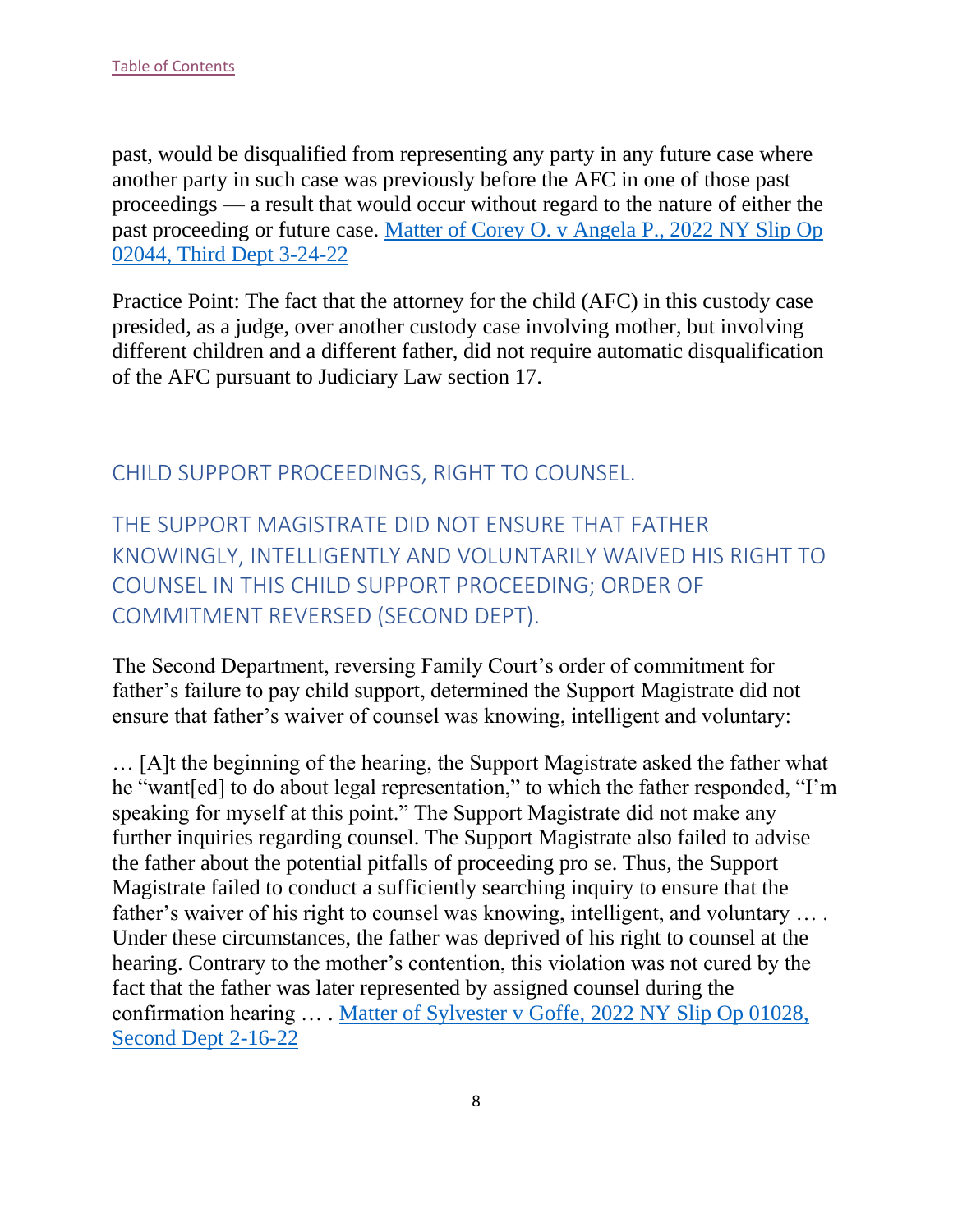#### <span id="page-9-0"></span>CHILD SUPPORT, FAILURE TO PAY, CIVIL CONTEMPT.

<span id="page-9-1"></span>FAMILY COURT SHOULD HAVE HELD A HEARING ON PLAINTIFF'S MOTION TO HOLD DEFENDANT IN CIVIL CONTEMPT FOR FAILURE TO PAY CHILD SUPPORT AND DEFENDANT'S PETITION TO REDUCE THE CHILD SUPPORT PAYMENTS; FAMILY COURT HAD GRANTED DEFENDANT'S PETITION AND DENIED PLAINTIFF'S MOTION WITHOUT HOLDING A HEARING (SECOND DEPT).

The Second Department, reversing Family Court, determined a hearing was necessary on plaintiff's motion to hold defendant in civil contempt for failure to pay child support and on defendant's petition to reduce his child support payments:

… [T]he parties' submissions presented issues of fact with regard to the defendant's actual income … , which the Supreme Court failed to ascertain … and whether or not he was and is able to comply with his child support obligation under the judgment of divorce … . Under such circumstances, the court erred in granting the defendant's petition to modify the child support provisions of the judgment of divorce to the extent of directing him to pay \$25 per month in child support retroactive to July 10, 2018, and in denying that branch of the plaintiff's motion which was to adjudge the defendant in civil contempt for failure to pay child support without conducting a hearing ... . Zeidman v Zeidman, 2022 NY Slip Op [00906, Second Dept 2-9-22](https://nycourts.gov/reporter/3dseries/2022/2022_00906.htm)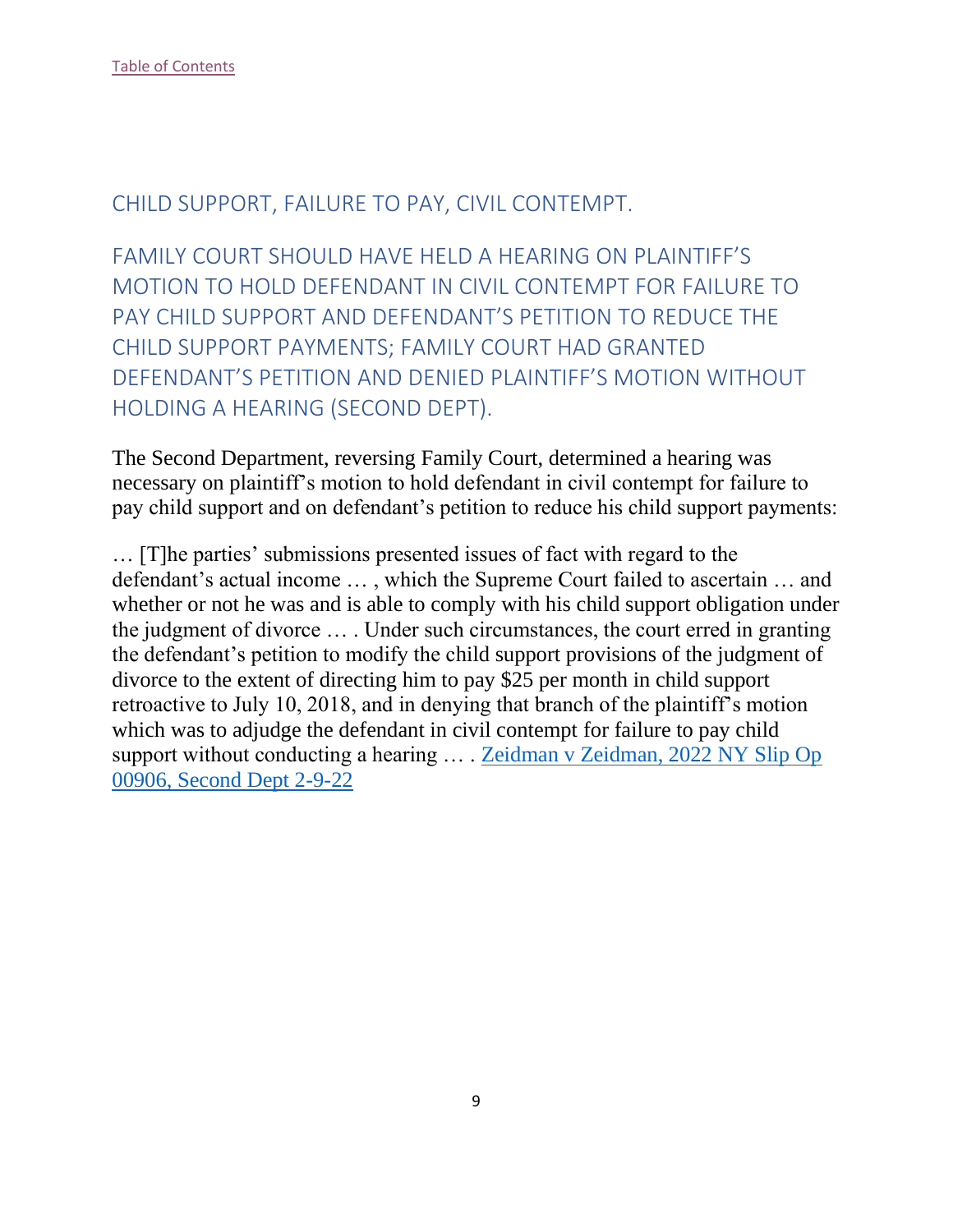<span id="page-10-0"></span>CHILD SUPPORT, MAGISTRATE SHOULD NOT HAVE DEVIATED FROM CHILD SUPPORT STANDARDS ACT.

<span id="page-10-1"></span>THE SUPPORT MAGISTRATE SHOULD NOT HAVE DEVIATED FROM THE PRESUMPTIVE SUPPORT OBLIGATION CALCULATED PURSUANT TO THE CHILD SUPPORT STANDARDS ACT (CSSA) BASED UPON THE EXPENSES INCURRED BY MOTHER WHEN THE CHILDREN WERE WITH HER; THE EXPENSES DID NOT QUALIFY AS "EXTRAORDINARY EXPENSES" (FOURTH DEPT).

The Fourth Department, reversing Family Court, determined the support magistrate should not have deviated from the presumptive support obligation calculated pursuant to the Child Support Standards Act (CSSA):

… [T]he Support Magistrate determined that, because the children spent approximately 50% of the parenting time with the mother and because the mother incurred expenses for the children's "food, clothing, shelter, utilities, cell phones, transportation[,] and extracurricular activities" during the times they were with her, she should be granted a variance from the presumptive support obligation. That was error. Although "extraordinary expenses incurred by the non-custodial parent in exercising visitation" with a child not on public assistance may support a finding that the presumptive support obligation is unjust or inappropriate … , "[t]he costs of providing suitable housing, clothing and food for [a child] during custodial periods do not qualify as extraordinary expenses so as to justify a deviation from the presumptive amount" … , "nor is the cost of entertainment, including sports, an extraordinary visitation expense for purposes of calculating child support" … . [Matter of Livingston County Support Collection Unit v Sansocie, 2022 NY Slip](https://nycourts.gov/reporter/3dseries/2022/2022_01914.htm)  [Op 01914, Fourth Dept 3-18-22](https://nycourts.gov/reporter/3dseries/2022/2022_01914.htm)

Practice Point: Mother's expenses for the children when they stayed with her did not qualify as "extraordinary expenses." Therefore the support magistrate should not have deviated from the presumptive support obligation calculated pursuant to the Child Support Standards Act (CSSA).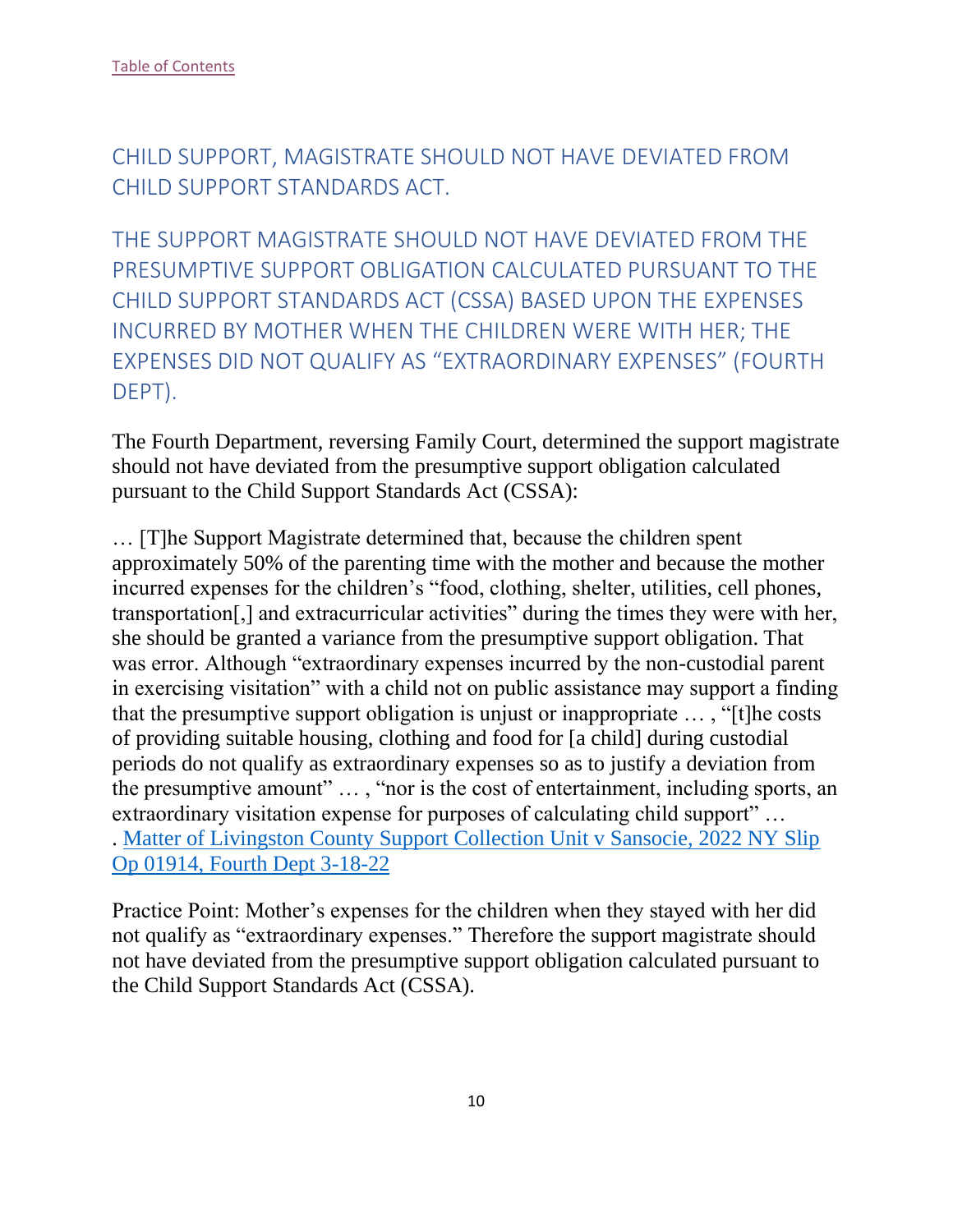#### <span id="page-11-0"></span>CRIMINAL LAW, RESENTENCING FOR VICTIMS OF DOMESTIC VIOLENCE.

<span id="page-11-1"></span>DEFENDANT WAS ENTITLED TO A HEARING ON HER MOTION FOR RESENTENCING WHICH ALLEGED SHE WAS THE VICTIM OF DOMESTIC VIOLENCE AT THE TIME OF THE COMMISSION OF THE CRIME (SECOND DEPT).

The Second Department, reversing Supreme Court, determined defendant was entitled to a hearing on her motion for resentencing which alleged she was a victim of domestic violence at the time of the commission of the crime:

Provided that the defendant meets certain threshold eligibility requirements pertaining to, inter alia, the length of incarceration and the type of offense … , a defendant may move for resentencing in accordance with Penal Law § 60.12 (see CPL 440.47[1][c]). The motion itself … must make a preliminary evidentiary showing consisting of "at least two pieces of evidence corroborating the applicant's claim that he or she was, at the time of the offense, a victim of domestic violence subjected to substantial physical, sexual or psychological abuse inflicted by a member of the same family or household as the applicant as such term is defined in" CPL 530.11(1) (CPL 440.47[2][c]). Furthermore, "[a]t least one piece of evidence must be either a court record, presentence report, social services record, hospital record, sworn statement from a witness to the domestic violence, law enforcement record, domestic incident report, or order of protection" … .

Here, the defendant's evidence in support of her motion included affidavits of her sister and mother, as well as a purported transcription of her interrogation by the police. Together, this evidence corroborated her allegations that she was subjected to domestic violence by the codefendant at the time of the offense … , and that the defendant and the codefendant were "member[s] of the same family or household" … . [People v Coles, 2022 NY Slip Op 00678, Second Dept 2-2-22](https://nycourts.gov/reporter/3dseries/2022/2022_00678.htm)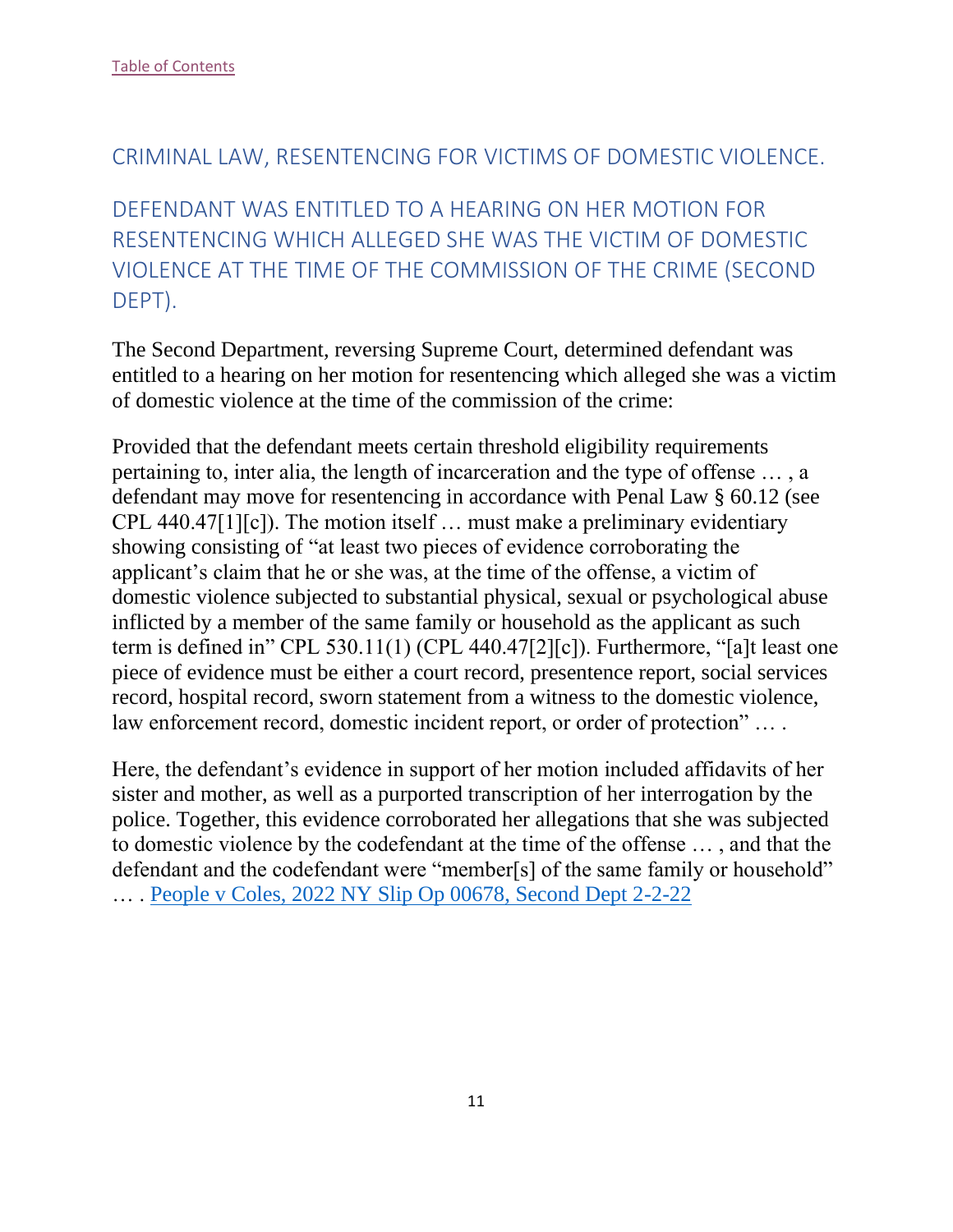## <span id="page-12-0"></span>CUSTODY MODIFICATION.

<span id="page-12-1"></span>FATHER ALLEGED CHANGES IN HIS WORK SCHEDULE ALLOWED MORE TIME FOR PARENTAL ACCESS WITH THE CHILD; A HEARING SHOULD HAVE BEEN ORDERED ON FATHER'S MODIFICATION PETITION (SECOND DEPT).

The Second Department, reversing Family Court, determined father had submitted sufficient evidence to warrant a hearing on his petition to modify the custody or parental access arrangement:

… [F]ather stated that his probationary employment period had since ended, and his schedule was more consistent, and he was off from work on Saturdays and Sundays. Given this change, the father sought expanded parental access with the child. …

Entitlement to a hearing on a modification petition … is not automatic; the petitioning parent must make a threshold evidentiary showing of a change in circumstances demonstrating a need for modification in order to insure the child's best interests … . Requiring parents to make this threshold showing before a hearing is ordered serves an important purpose because … litigation of custody and visitation issues is emotionally fraught and "can create trauma and uncertainty for the child, as well as trauma, uncertainty, and expense for the parents" … .

… Family Court improperly dismissed the father's petition. … [T]he father's assertions, which were supported by the requisite threshold evidentiary showing, warranted a hearing to resolve whether the existing parental access arrangement continued to serve the child's best interests … .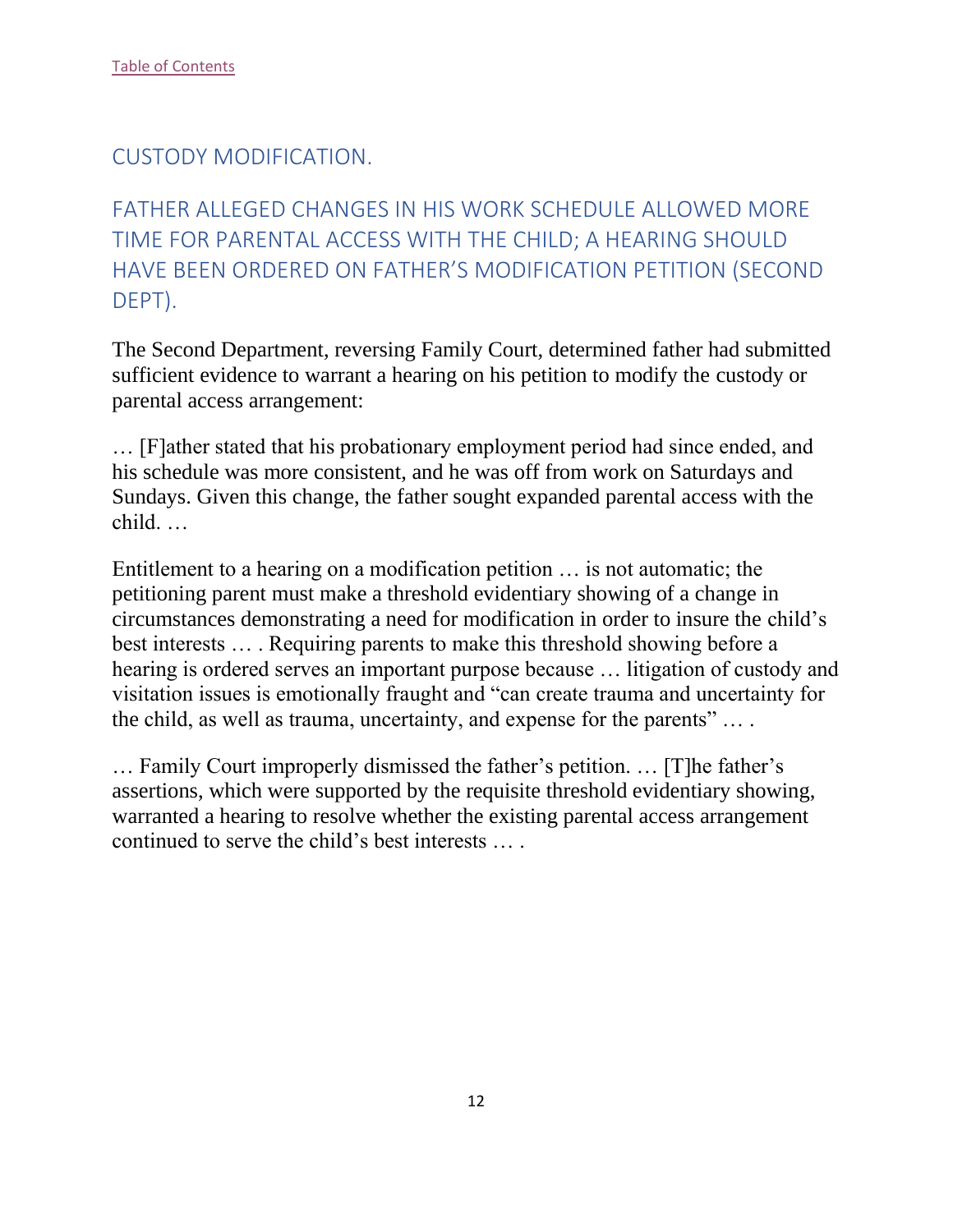## <span id="page-13-0"></span>CUSTODY MODIFICATION.

# <span id="page-13-1"></span>FATHER'S PETITION FOR A MODIFICATION OF CUSTODY, REQUESTING AN AWARD OF SOLE CUSTODY, SHOULD NOT HAVE BEEN GRANTED (SECOND DEPT).

The Second Department, reversing Family Court, over a dissent, in a decision too comprehensive to fairly summarize here, determined father's petition for a modification of custody (awarding him sole custody) should not have been granted:

… Family Court's determination that there was a change of circumstances since the issuance of the prior custody order such that an award of sole legal and physical custody to the father was required to protect the best interests of the child lacks a sound and substantial basis in the record ...  $***$ 

… Family Court also placed undue weight on an alleged suicide attempt by the mother in 2013, which predated the award of sole legal and residential custody to the mother in 2018 by several years, and thus, could not constitute a "change of circumstances since the [prior] custody determination" … . …

… Family Court failed to afford sufficient weight to conduct by the father which militated against awarding him sole custody. In particular, the mother testified that the father did not allow her to speak to the child by phone, Facetime, or other means while the child was at the father's home. …

… Family Court failed to afford sufficient weight to conduct by the father which militated against awarding him sole custody. In particular, the mother testified that the father did not allow her to speak to the child by phone, Facetime, or other means while the child was at the father's home. Matter of Paige [v Paige, 2022 NY](https://nycourts.gov/reporter/3dseries/2022/2022_00866.htm)  [Slip Op 00866, Second Dept 2-9-22](https://nycourts.gov/reporter/3dseries/2022/2022_00866.htm)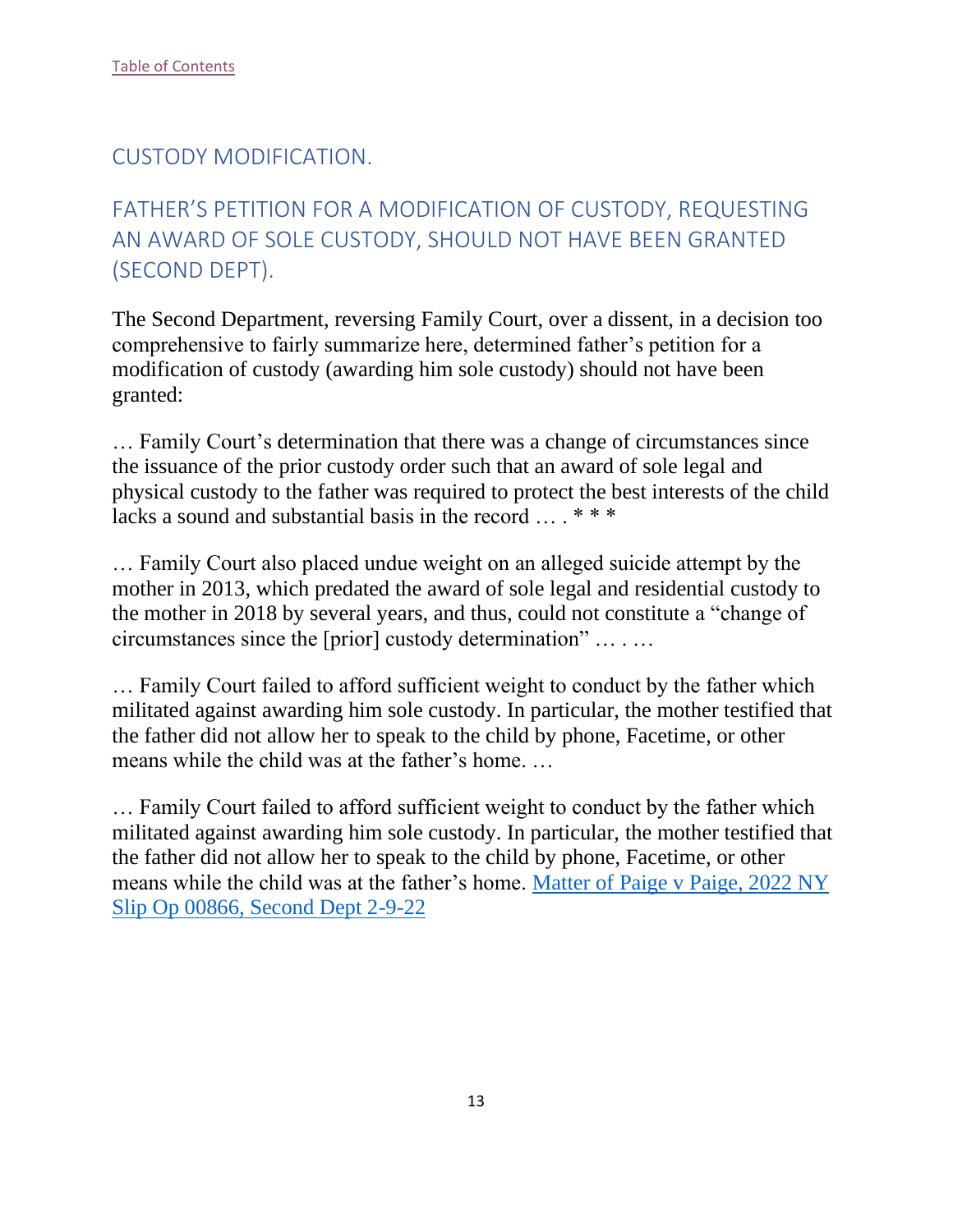## <span id="page-14-0"></span>CUSTODY MODIFICATION.

# <span id="page-14-1"></span>IN THIS MODIFICATION OF CUSTODY PROCEEDING, FATHER PRESENTED SUFFICIENT EVIDENCE OF A CHANGE OF CIRCUMSTANCES TO WARRANT A HEARING ON THE BEST INTERESTS OF THE CHILD (FOURTH DEPT).

The Fourth Department, reversing Family Court, determined respondent-father had presented sufficient evidence of a change in circumstances to warrant a hearing on the best interests of the child:

Where  $\ldots$  " a respondent moves to dismiss a modification proceeding at the conclusion of the petitioner's proof, the court must accept as true the petitioner's proof and afford the petitioner every favorable inference that reasonably could be drawn therefrom' " … . Here, the father testified that, at the time the order of custody and visitation was entered into and for a short time thereafter, the mother and the father were communicating effectively and, in addition to scheduled visitation, were able to agree to further overnight and weekend visitation. That arrangement subsequently changed, however, and the father could not get the mother to agree to any visitation time apart from his scheduled day. The father further testified that communication with the mother regarding additional visitation time essentially ended after he moved to a new home 30 miles away. Taking the father's testimony as true and considering the circumstances of the father's move and the development of "extreme acrimony between the parties," we conclude that the father met his burden of showing a change in circumstances warranting an inquiry into the best interests of the child … . [Matter of Cooley v Roloson, 2022](https://nycourts.gov/reporter/3dseries/2022/2022_00534.htm)  [NY Slip Op 00534, Fourth Dept 1-28-22](https://nycourts.gov/reporter/3dseries/2022/2022_00534.htm)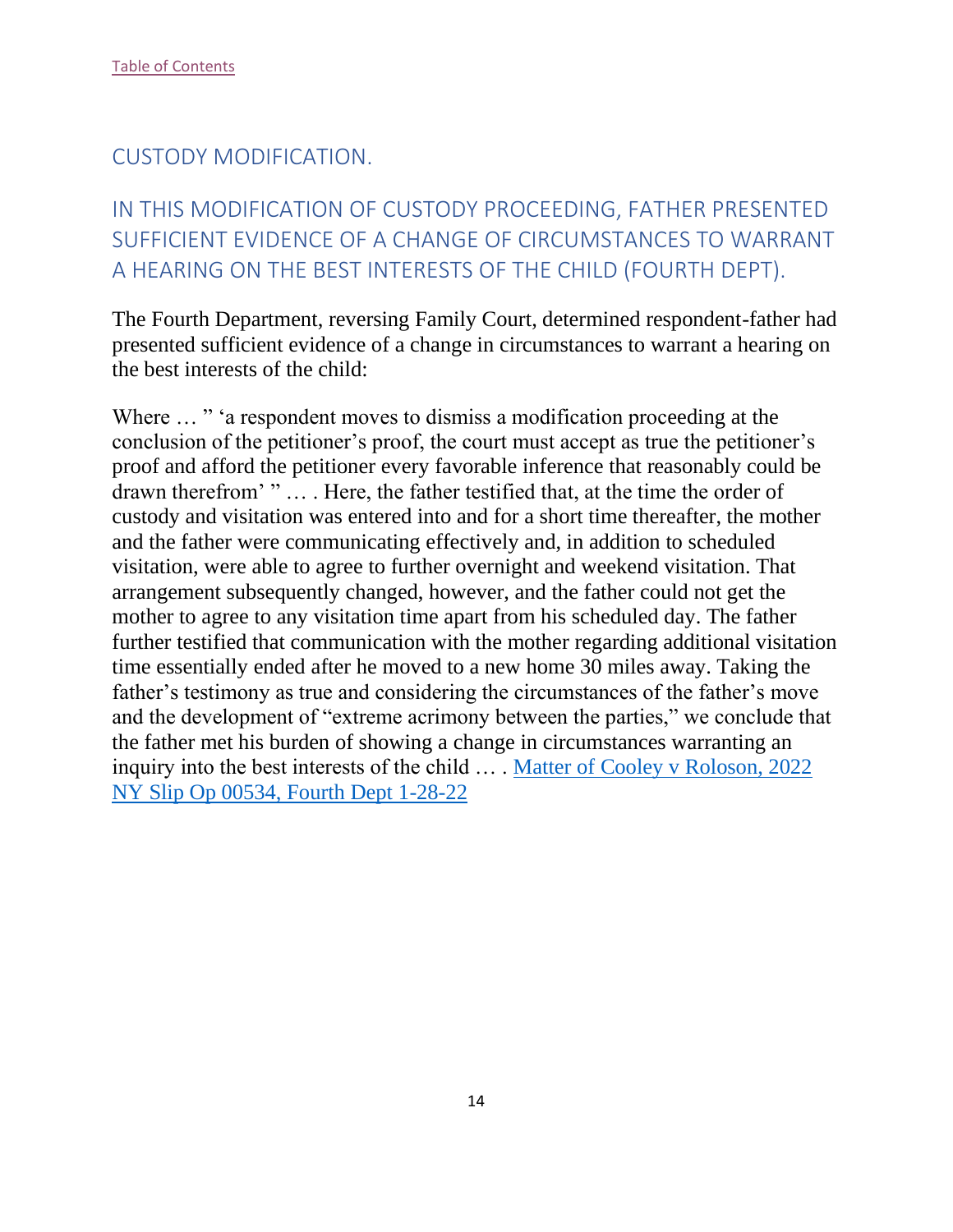## <span id="page-15-0"></span>CUSTODY, GRANDPARENTS' PETITION.

<span id="page-15-1"></span>THE "SPECIAL CIRCUMSTANCES" WHICH MAY HAVE JUSTIFIED AWARDING CUSTODY OF THE CHILD TO THE GRANDPARENTS APPLIED ONLY TO FATHER AND NOT AT ALL TO MOTHER; FOR THAT REASON THE GRANDPARENTS' PETITION FOR CUSTODY OF THE CHILD SHOULD NOT HAVE BEEN GRANTED (THIRD DEPT).

The Third Department, reversing (modifying) Family Court, determined the grandparents' petition for custody of the child should not have been granted. Father has a criminal history and has been incarcerated. He was arrested with the child and drug paraphernalia in his car, where he was found asleep. Mother has no criminal history and no drug problems. The "special circumstances" which may have supported granting custody to the grandparents related only to father, not al all to mother. Therefore the grandparents' petition should have been denied:

The record reflects that the child was not subject to surrender, abandonment or persistent neglect nor is the mother unfit. Although the father was the subject of an indicated report relative to the incident when he fell asleep in his vehicle with drug paraphernalia near the child, a finding of neglect was not indicated as to the mother. Moreover, this was an isolated incident and not part of a pattern of persistent neglect. Although there was evidence that the father has a history of drug abuse and criminal convictions, the mother has neither. There was no evidence that the child was at risk of being harmed while in the mother's care; instead, the record demonstrates that the mother provided appropriate shelter, clothing, food and medical attention to the child. Additionally, the mother did not allow the father to have contact with the child in accordance with Family Court's orders. As Family Court found that the grandparents did not meet their burden on extraordinary circumstances as to the mother, the court erred in engaging in a best interests analysis and, instead, the custody petition should have been dismissed … . [Matter](https://nycourts.gov/reporter/3dseries/2022/2022_02161.htm) [of Anne MM. v Vasiliki NN, 2022 NY Slip Op 02161, Third Dept 3-31-22](https://nycourts.gov/reporter/3dseries/2022/2022_02161.htm)

Practice Point: Here "special circumstances" which may have supported granting the grandparents' petition for custody of the child with respect to father, did not apply at all to mother. Family Court should not have proceeded with a "best interests" analysis and should have denied the petition.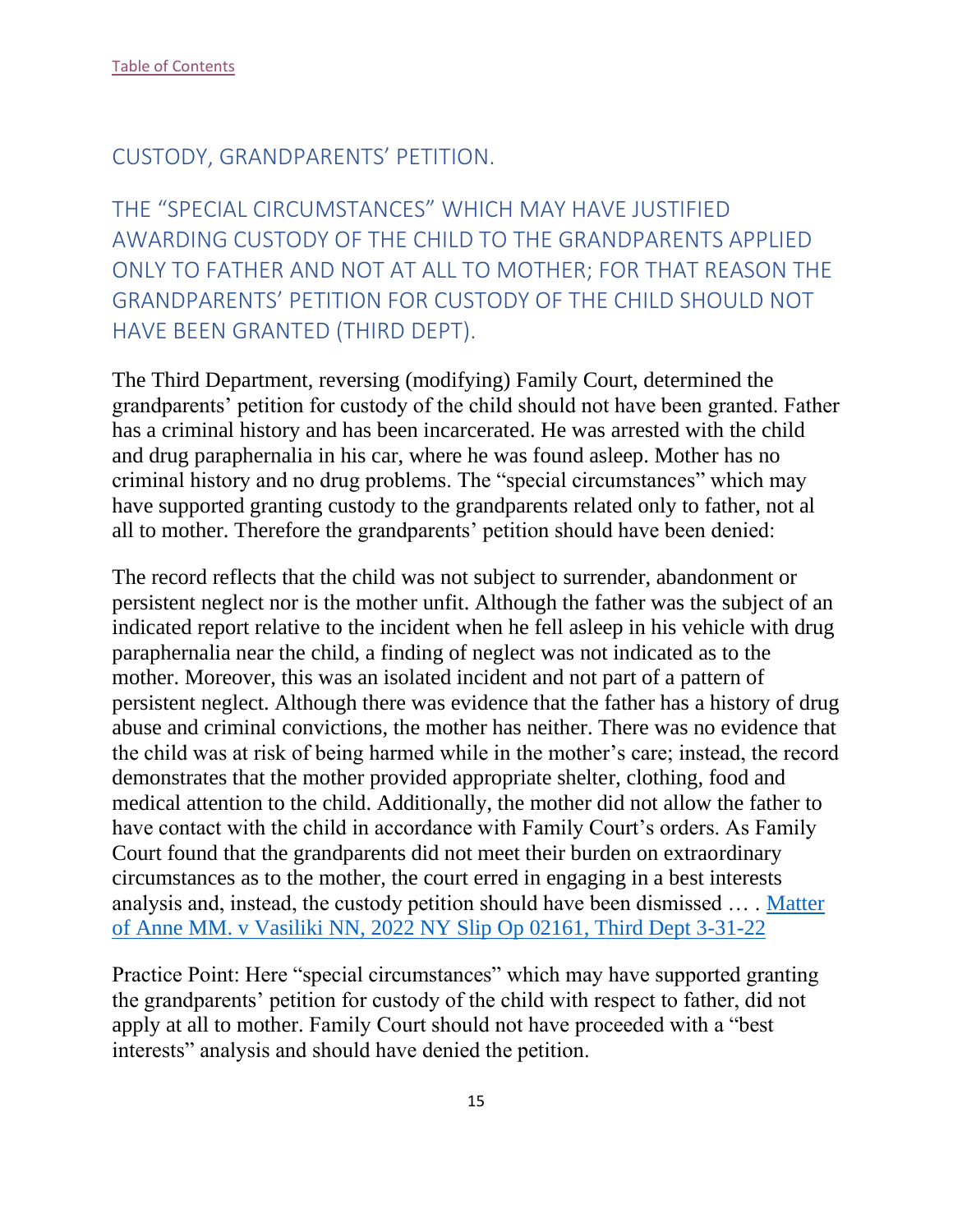## <span id="page-16-0"></span>DIVORCE, DEFAULT JUDGMENT AGAINST HUSBAND IMPROPER.

<span id="page-16-1"></span>SUPREME COURT SHOULD NOT HAVE ENTERED A DEFAULT JUDGMENT OF DIVORCE AGAINST THE HUSBAND, WHO WAS REPRESENTING HIMSELF, WHEN HE DID NOT APPEAR AT THE INQUEST; BOTH THE COURT AND THE WIFE WERE AWARE THE HUSBAND HAD BEEN DIAGNOSED WITH A SIGNIFICANT MENTAL HEALTH CONDITION (FIRST DEPT).

The First Department, reversing Supreme Court, determined the judgment of divorce should not have been entered after the husband, who was representing himself, failed to appear at an inquest. Both the court and his wife were aware he had been diagnosed with a mental health condition, resulting in episodes when he could not care for himself or protect his interests:

… [A]t the conclusion of the inquest, the court explicitly acknowledged that the husband's absence was likely attributable to his mental health. Thus, before entering judgment upon the husband's default, there should have been an inquiry into whether a guardian ad litem was necessary (see CPLR 1201, 1203 …). Because there was no inquiry, the judgment must be vacated and the matter remanded for further proceedings, including, if necessary, an inquiry into the husband's current capacity ... . Richard v Buck, 2022 NY Slip Op 02101, First [Dept 3-29-22](https://nycourts.gov/reporter/3dseries/2022/2022_02101.htm)

Practice Point: Here both the court and the wife were aware the husband, who was representing himself and did not appear at the inquest, suffered from a significant mental health condition. The default judgment of divorce should not have been entered. The judgment was vacated. If necessary, Supreme Court should hold a hearing to determine the husband's capacity.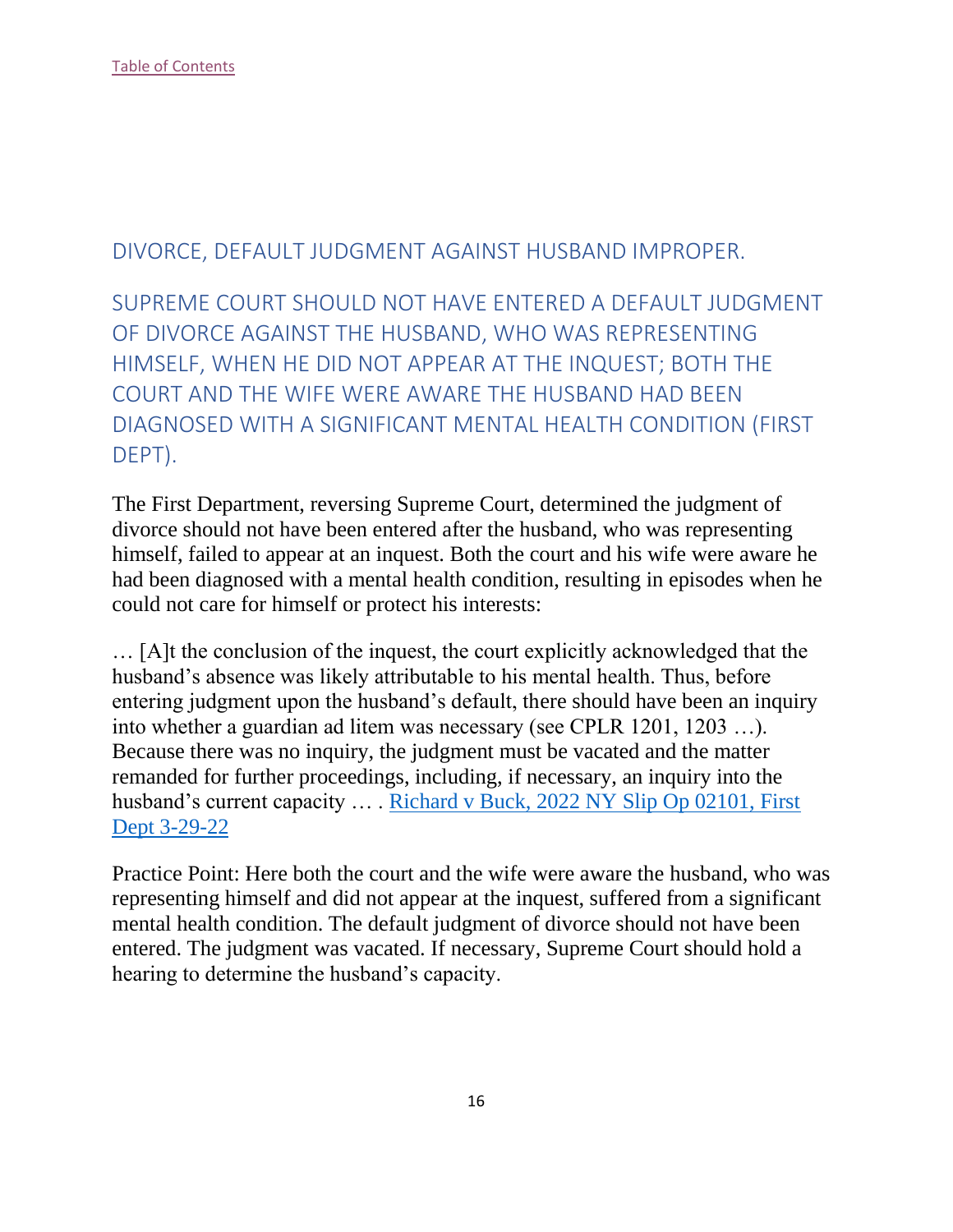<span id="page-17-0"></span>DIVORCE, MAINTENANCE SHOULD HAVE BEEN AWARDED, JUDGE SHOULD NOT HAVE ADOPTED HUSBAND'S FINDINGS OF FACT AND CONCLUSIONS OF LAW.

<span id="page-17-1"></span>THE WIFE'S REQUEST FOR MAINTENANCE WAS REJECTED WITHOUT EXPLANATION AND THE HUSBAND'S FINDINGS OF FACT AND CONCLUSIONS OF LAW WERE WHOLLY ADOPTED BY SUPREME COURT; THE THIRD DEPARTMENT AWARDED MAINTENANCE ON APPEAL (THIRD DEPT).

The Third Department, reversing (modifying) Supreme Court, determined the wife was entitled to maintenance in this divorce proceeding. The parties had been married for 44 years. The wife's income was around \$31,000 and the husband's income was around \$117,000. Both were retired. The Third Department noted that Supreme Court did not give any indication of its rationale for rejecting the wife's application and adopted the husband's findings of fact and conclusions of law:

"The amount and duration of a maintenance award are addressed to the sound discretion of the trial court, and will not be disturbed provided that the statutory factors and the parties' predivorce standard of living are considered" … .. "The court need not articulate every factor it considers, but it must provide a reasoned analysis of the factors it ultimately relies upon in awarding or declining to award maintenance" ... .

Supreme Court wholly adopted verbatim the husband's proposed findings of fact and conclusions of law, without articulating the factors it considered or providing a reasoned analysis for its rulings on the proposed findings of fact and conclusions of law. "[F]indings of fact submitted pursuant to CPLR 4213 (a) cannot constitute the decision of the court [as] mandated by Domestic Relations Law  $\S 236$  (B) (5) (g)" … . Although Supreme Court failed to set forth its rationale for rejecting the wife's request for maintenance, "because our authority is as broad as that of the Supreme Court, we need not remit this issue" … . [Louie v Louie, 2022 NY Slip Op 02172,](https://nycourts.gov/reporter/3dseries/2022/2022_02172.htm)  [Third Dept 3-31-22](https://nycourts.gov/reporter/3dseries/2022/2022_02172.htm)

Practice Point: Here in this divorce proceeding the judge did not give any indication of the rationale for rejecting the wife's request for maintenance and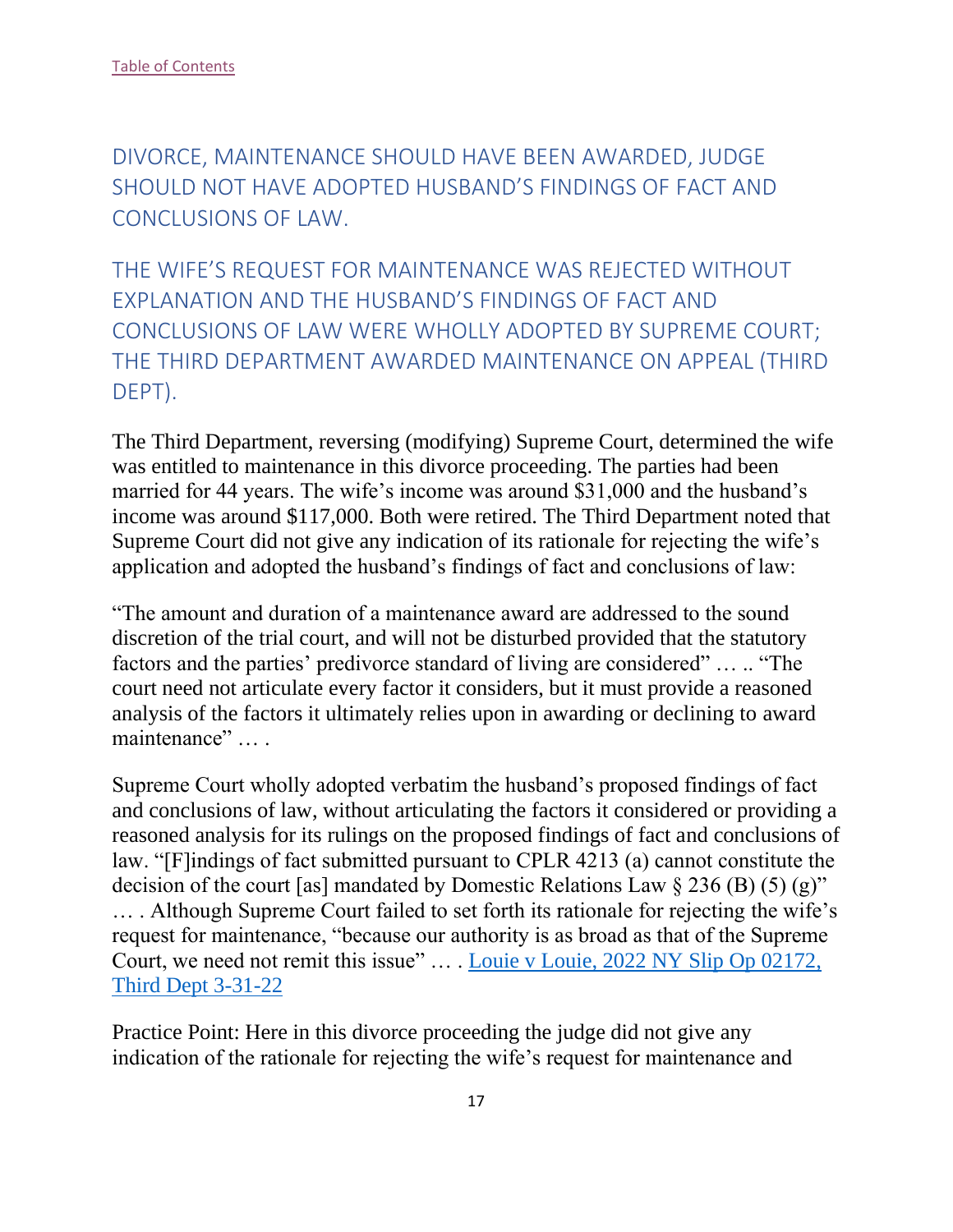wholly adopted the husband's findings of fact and conclusions of law. Findings of fact cannot constitute a court's decision. Rather than remitting the matter, the Third Department awarded maintenance.

#### <span id="page-18-0"></span>DIVORCE, VENUE, SEASONAL HOME, COVID.

<span id="page-18-1"></span>THE COUNTY WHERE PLAINTIFF AND DEFENDANT OWNED A SEASONAL SECOND HOME (WHERE DEFENDANT LIVED AFTER COVID REACHED NEW YORK CITY) WAS NOT THE PROPER VENUE FOR THE DIVORCE ACTION (SECOND DEPT).

The Second Department, in a full-fledged opinion by Justice Lasalle, reversing Supreme Court, determined the county where plaintiff and defendant owned a seasonal second home, and where defendant moved when COVID reached New York City, was not the proper venue for the divorce action:

The parties to this divorce action primarily resided in New York County, while maintaining a seasonal second home in Suffolk County. In March 2020, when the COVID-19 pandemic first reached New York City, the defendant retreated to the Suffolk County residence along with her pregnant and immunocompromised daughter and began spending more time there in order to assist the daughter during the pregnancy and after the child's birth. In August 2020, the plaintiff commenced this action for a divorce and ancillary relief in Suffolk County, on the ground that the parties were residents of Suffolk County. The defendant moved pursuant to CPLR 510 and 511 for a change of venue, and the Supreme Court denied the motion.

This case presents the issue of whether sheltering in place in a seasonal home creates a sufficient degree of permanence to establish residency at that location. We hold that it does not under the circumstances of this case. Because the parties' stays in Suffolk County were only seasonal and temporary, we hold that neither of them were residents of Suffolk County at the time of the commencement of the action. Accordingly, the Supreme Court should have granted the defendant's motion pursuant to CPLR 510 and 511 to change the venue of the action from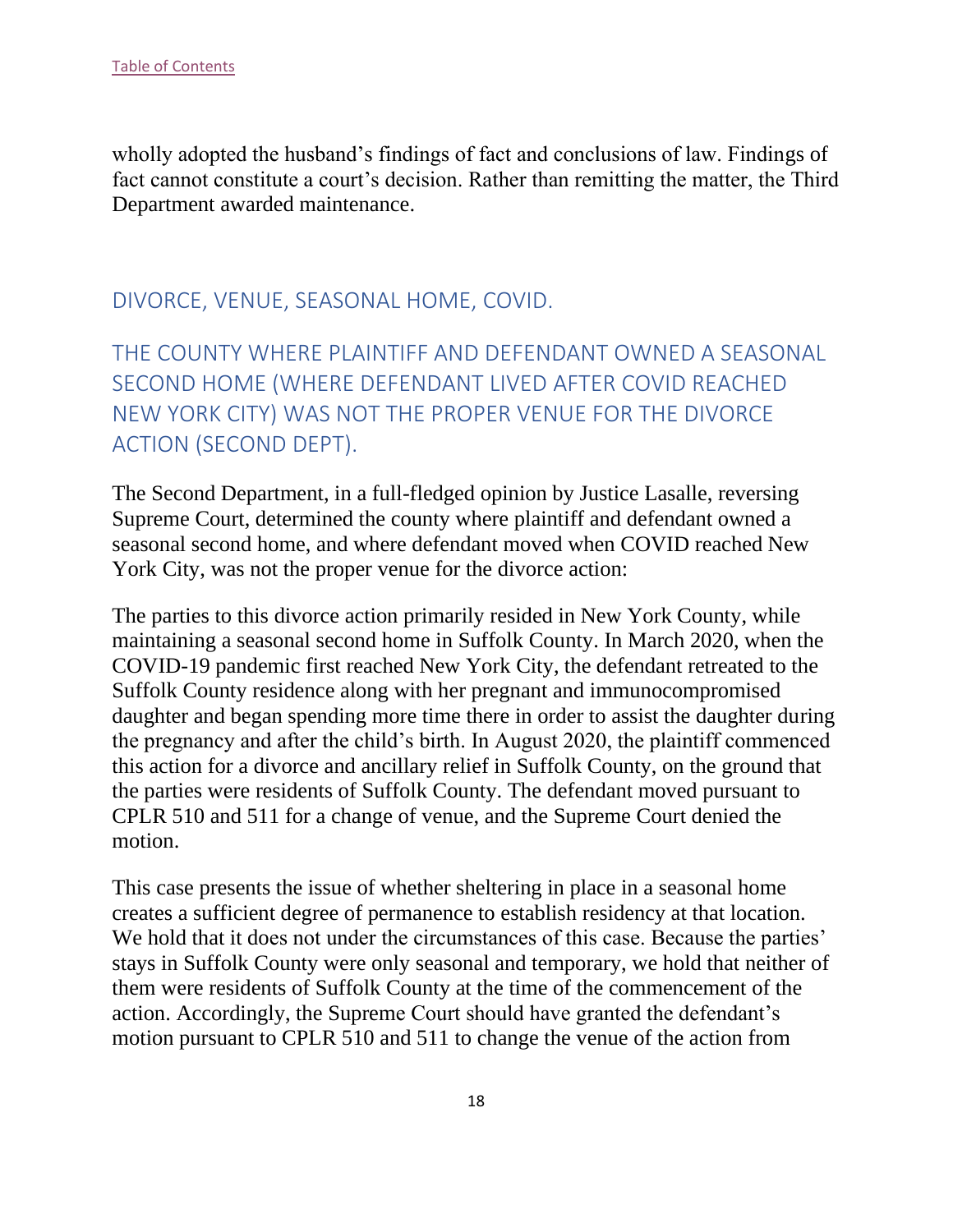Suffolk County to New York County. [Fisch v Davidson, 2022 NY Slip Op 01442,](https://nycourts.gov/reporter/3dseries/2022/2022_01442.htm)  [Second Dept 3-9-22](https://nycourts.gov/reporter/3dseries/2022/2022_01442.htm)

Practice Point: In this divorce action commenced in August 2020 (during the pandemic), the county were plaintiff and defendant owned a seasonal home, and where defendant moved when COVID reached New York City, was not the proper venue. New York County, where the couple primarily resided, was deemed the proper venue for the divorce proceedings.

#### <span id="page-19-0"></span>MALTREATMENT FINDINGS, EXPUNGEMENT.

<span id="page-19-1"></span>PETITIONER-MOTHER'S APPLICATION TO HAVE THE MALTREATMENT FINDING DEEMED UNFOUNDED AND EXPUNGED PROPERLY DENIED; MOTHER WOULD NOT ALLOW HER 16-YEAR-OLD DAUGHTER INTO THE HOME; TWO-JUSTICE DISSENT (THIRD DEPT).

The Third Department, over a two-justice dissent, affirmed the NYS Office of Children and Family Services' (OCFS's) denial of petitioner-mother's application to have reports by the Central Register of Child Abuse and Maltreatment amended to be unfounded and expunged. Petitioner allegedly refused to allow her 16-yearold daughter into the home, which caused her daughter to find other places to stay. The dissent agreed with the majority's conclusion that mother's failure to exercise adequate care and supervision constituted maltreatment, but disagreed with the majority's finding that the daughter was placed in imminent risk of danger:

#### **From the dissent:**

OCFS's decision recited a plethora of facts relative to petitioner's failure to exercise the requisite degree of care or supervision. The same cannot be said regarding whether such failure harmed the child or imminently harmed the child. Rather, only in a conclusory fashion did OCFS find that petitioner's failure to exercise a minimum degree of care caused the child's physical, mental or emotional condition to be impaired or to be in imminent danger of being impaired. Indeed, OCFS's decision noted, and the record confirms, that, when the child stayed with the neighbor, the neighbor's residence was "safe" and posed "no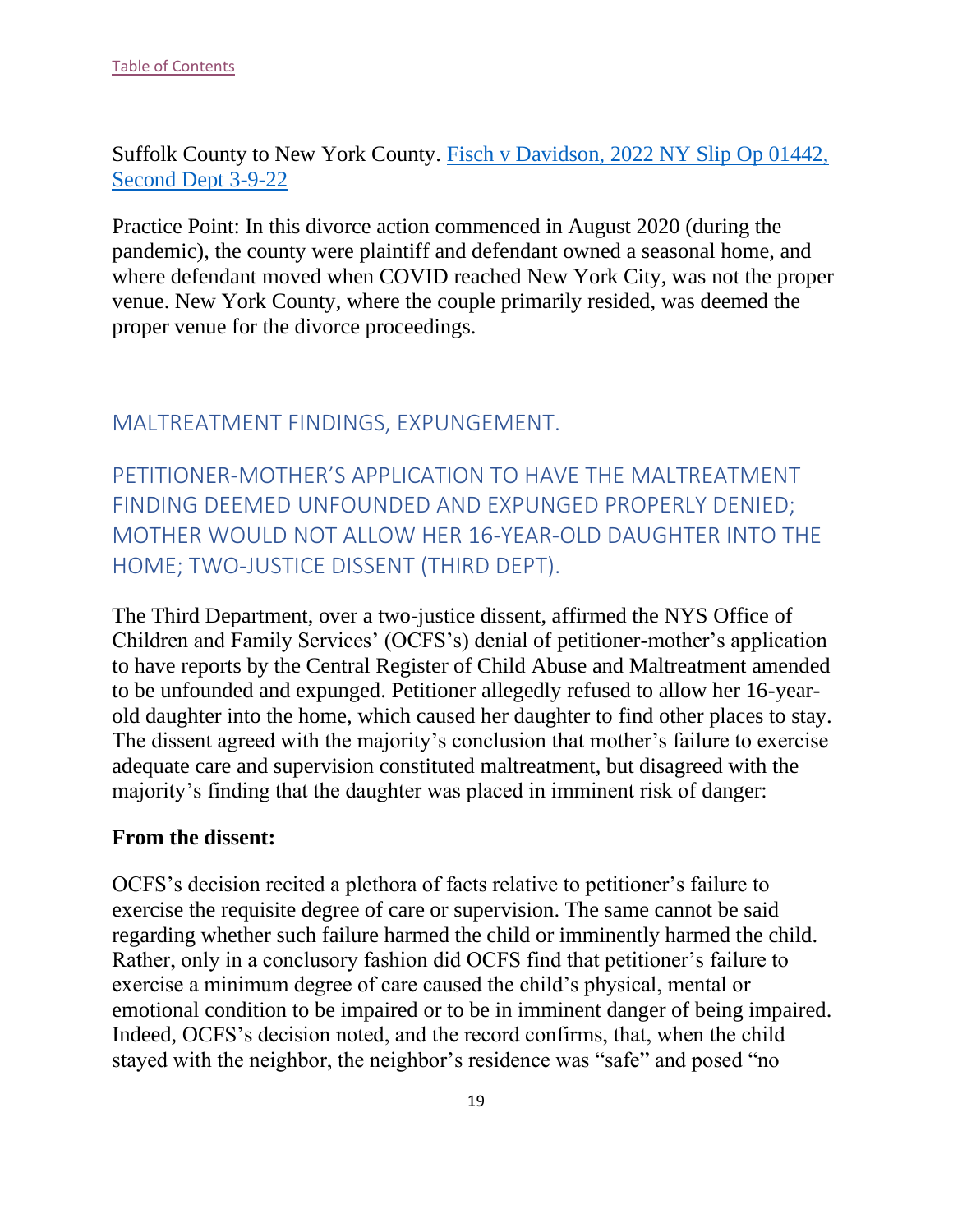concerns." OCFS also noted that the neighbor was approached about potentially obtaining custody of the child. Based on what OCFS found, substantial evidence, in our view, does not support the determination that the child was harmed or was in imminent risk of harm … . Matter of Tammy [OO. v New York State Off. of](https://nycourts.gov/reporter/3dseries/2022/2022_00706.htm)  [Children & Family Servs., 2022 NY Slip Op 00706, Third Dept 2-3-22](https://nycourts.gov/reporter/3dseries/2022/2022_00706.htm)

# <span id="page-20-0"></span>MEDIA SHOULD NOT HAVE BEEN EXCLUDED FROM HEARING RE: DISQUALIFICATION OF AN ATTORNEY FOR CONFLICT OF INTEREST.

<span id="page-20-1"></span>A LOCAL ONLINE NEWS OUTLET SHOULD NOT HAVE BEEN EXCLUDED FROM A FAMILY COURT HEARING REGARDING WHETHER A DEPUTY COUNTY ATTORNEY SHOULD BE DISQUALIFIED FROM A NEGLECT PROCEEDING ON CONFLICT OF INTEREST GROUNDS; THE OUTLET IS ENTITLED TO A TRANSCRIPT OF THE HEARING (FOURTH DEPT).

The Fourth Department, reversing Family Court, determined appellant, an online local news outlet, should not have been excluded from an attorney-disqualification hearing and was entitled to a transcript of the hearing. The respondent in a neglect proceeding had moved to disqualify the deputy county attorney on conflict of interest grounds. Appellant's owner deemed the motion newsworthy because the deputy county attorney had just been elected City-Court Judge. When appellant's owner attempted to attend the disqualification hearing he was denied entry:

… "[T]he general public may be excluded from any hearing under [Family Court Act] article [10] and only such persons and the representatives of authorized agencies admitted thereto as have an interest in the case" (§ 1043). In making that determination, however, "[a]ny exclusion of courtroom observers must . . . be accomplished in accordance with 22 NYCRR 205.4 (b)" … . That rule provides that "[t]he general public or any person may be excluded from a courtroom [in Family Court] only if the judge presiding in the courtroom determines, on a caseby-case basis based upon supporting evidence, that such exclusion is warranted in that case" … . The rule further provides certain nonexclusive factors that a Family Court judge may consider in exercising his or her discretion, and requires that the judge make findings prior to ordering any exclusion … .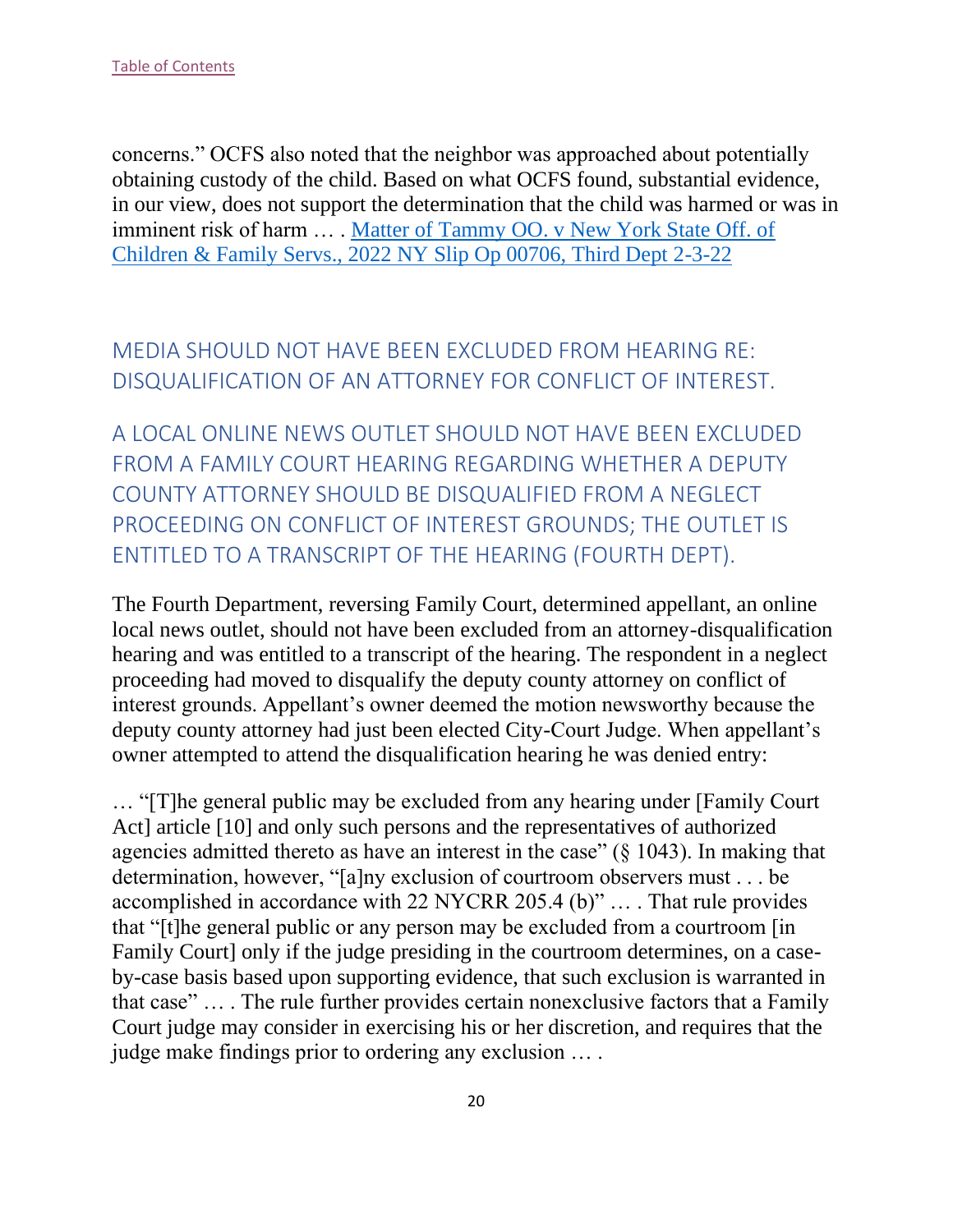… [T]he court abused its discretion in excluding appellant from the hearing on the underlying disqualification motion. … [T]he court violated 22 NYCRR 205.4 (b) by failing to make findings prior to ordering the exclusion, and … there is no indication … that the court rendered its determination based on … evidence or considered any of the relevant factors in exercising its discretion. Moreover, … the court lacked an adequate basis to exclude appellant from the hearing on the disqualification motion … . \* \* \*

… [T]he release of the transcript is consistent with Family Court Act § 166 and 22 NYCRR 205.5. … [T]he statute provides in relevant part that although "[t]he records of any proceeding in the family court shall not be open to indiscriminate public inspection[,] . . . the court in its discretion in any case may permit the inspection of any papers or records" … . The statute thus "does not render Family Court records confidential, but merely provides that they are not open to indiscriminate public inspection" … . The statute makes clear that Family Court "has the discretionary statutory authority to permit the inspection of any record by anyone at any time … [.Matter of Rajea T. \(Niasia J.\), 2022 NY Slip Op 01940,](https://nycourts.gov/reporter/3dseries/2022/2022_01940.htm)  [Fourth Dept 3-18-22](https://nycourts.gov/reporter/3dseries/2022/2022_01940.htm)

Practice Point: Although the general public can be excluded from Family Court Article 10 proceedings, the judge exercising the discretion to exclude an observer must make certain findings in accordance with 22 NYCRR 205-4 (b). Family Court here made no findings and abused its discretion by excluding the news outlet. The court proceeding concerned whether the county attorney handling the neglect case should be disqualified on conflict of interest grounds, and did not concern the underlying allegations of neglect. The news outlet is entitled to a transcript of the hearing.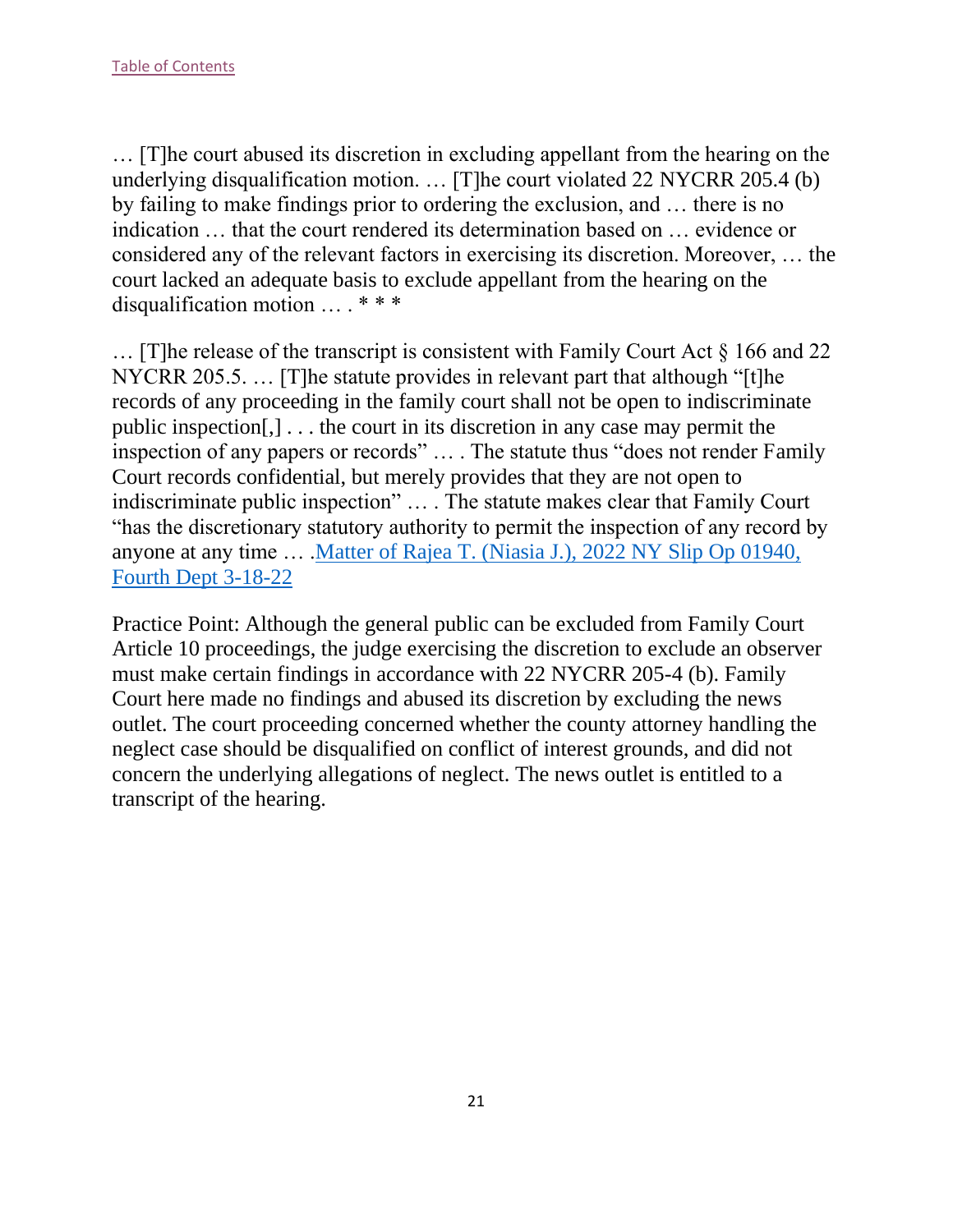<span id="page-22-0"></span>MEDICAL MALPRACTICE, DISCOVERY OF CHILD CUSTODY AND CHILD PROTECTIVE SERVICES RECORDS.

<span id="page-22-1"></span>CERTAIN CHILD CUSTODY RECORDS AND CHILD PROTECTIVE SERVICES RECORDS (WHICH DO NOT RELATE TO AN INVESTIGATION) MAY BE DISCOVERABLE IN THIS MEDICAL MALPRACTICE ACTION BROUGH ON BEHALF OF AN INFANT (THIRD DEPT).

The Third Department, reversing (modifying) Supreme Court, determined certain child custody records and Child Protective Services (CPS) records were or may be discoverable in this negligence and medical malpractice case brought on behalf of an infant. The custody records were relevant to plaintiff's standing to sue and to family dynamics which may have affected the child's health, and there may be some CPS records which are discoverable because they do not relate to an investigation, Therefore the matter was remitted for an in camera review:

Supreme Court did not address the second basis upon which defendants sought disclosure of the custody records, however, which was that they may contain information on family dynamics that impacted the infant's development and would therefore be relevant as to plaintiff's allegations, in her bill of particulars, that the infant's learning disabilities and intellectual and emotional deficits arose out of defendants' conduct. …

… [D]efendants are not entitled to disclosure of records relating to either a report of abuse or an investigation into one … . …

… [C]hild protective officials and related child welfare organizations may well possess discoverable documents that were not generated in the course of a child protective investigation but do contain information relevant to assessing whether the infant's claimed injuries were linked to defendants' actions or some other cause. [C.T. v Brant, 2022 NY Slip Op 01090, Third Dept 2-17-22](https://nycourts.gov/reporter/3dseries/2022/2022_01090.htm)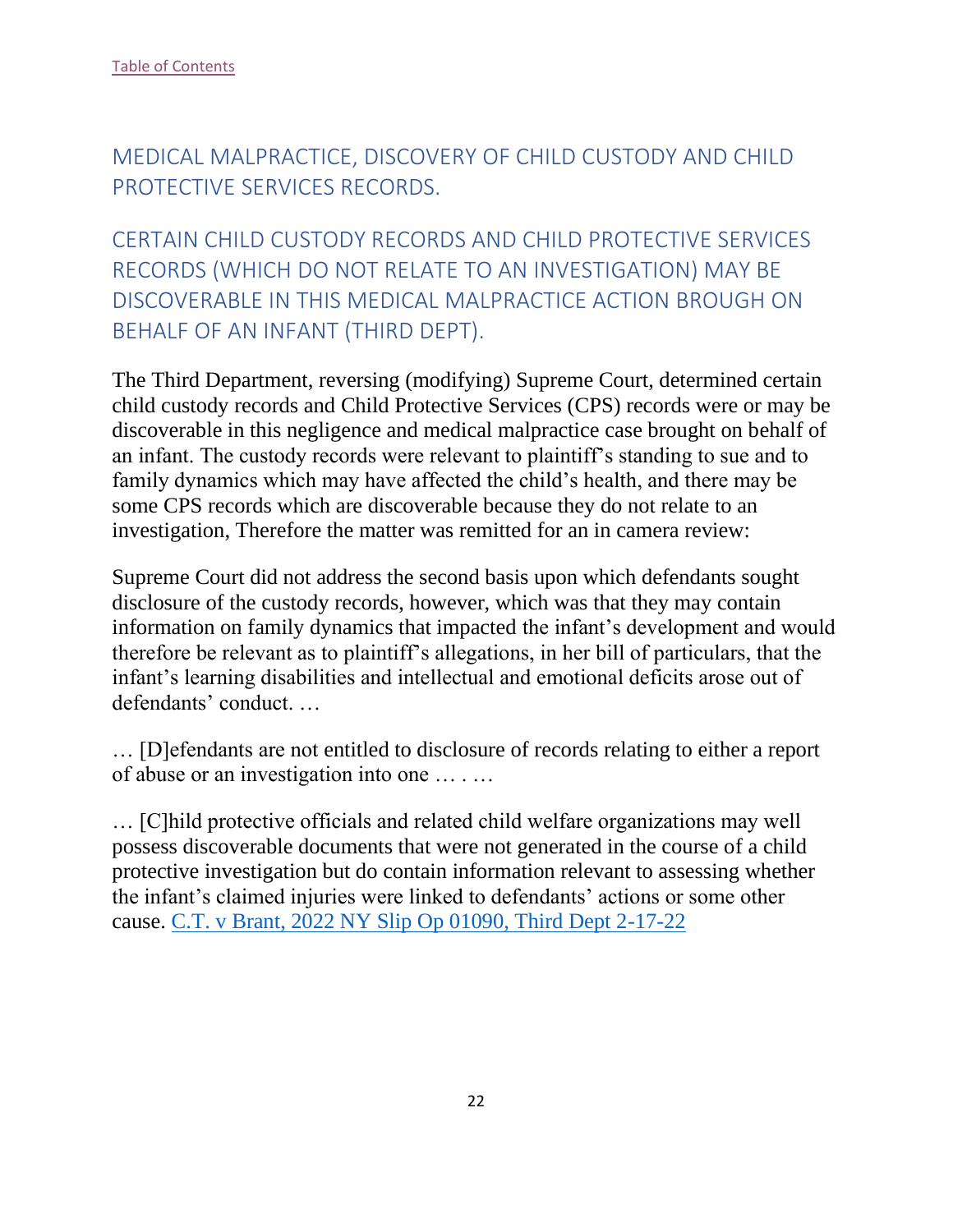## <span id="page-23-0"></span>NEGLECT, INSUFFICIENT EVIDENCE.

## <span id="page-23-1"></span>THE NEGLECT FINDING WAS NOT SUPPORTED BY A PREPONDERANCE OF THE EVIDENCE, CRITERIA EXPLAINED (FOURTH DEPT).

The Fourth Department, reversing Family Court's neglect finding, determined the finding was not supported by the preponderance of the evidence:

"[A] party seeking to establish neglect must show, by a preponderance of the evidence … , first, that a child's physical, mental or emotional condition has been impaired or is in imminent danger of becoming impaired and second, that the actual or threatened harm to the child is a consequence of the failure of the parent or caretaker to exercise a minimum degree of care in providing the child with proper supervision or guardianship" … .. In considering whether the requisite minimum degree of care was provided, "[c]ourts must evaluate parental behavior objectively: would a reasonable and prudent parent have so acted, or failed to act, under the circumstances then and there existing" … . Here, the evidence at the fact-finding hearing establishes that the mother acknowledged her mental health issues and had been compliant with treatment following her discovery that she was pregnant … ; and that she was engaged in a supportive housing program that would allow her to care for the child, thereby limiting any extended need for foster care … . [Matter of Isabella S. \(Nicole S.\), 2022 NY Slip Op 01897, Fourth Dept 3-](https://nycourts.gov/reporter/3dseries/2022/2022_01897.htm) [18-22](https://nycourts.gov/reporter/3dseries/2022/2022_01897.htm)

Practice Point: Although the specific allegations of neglect are not described in this decision, the criteria for a neglect finding are clearly explained.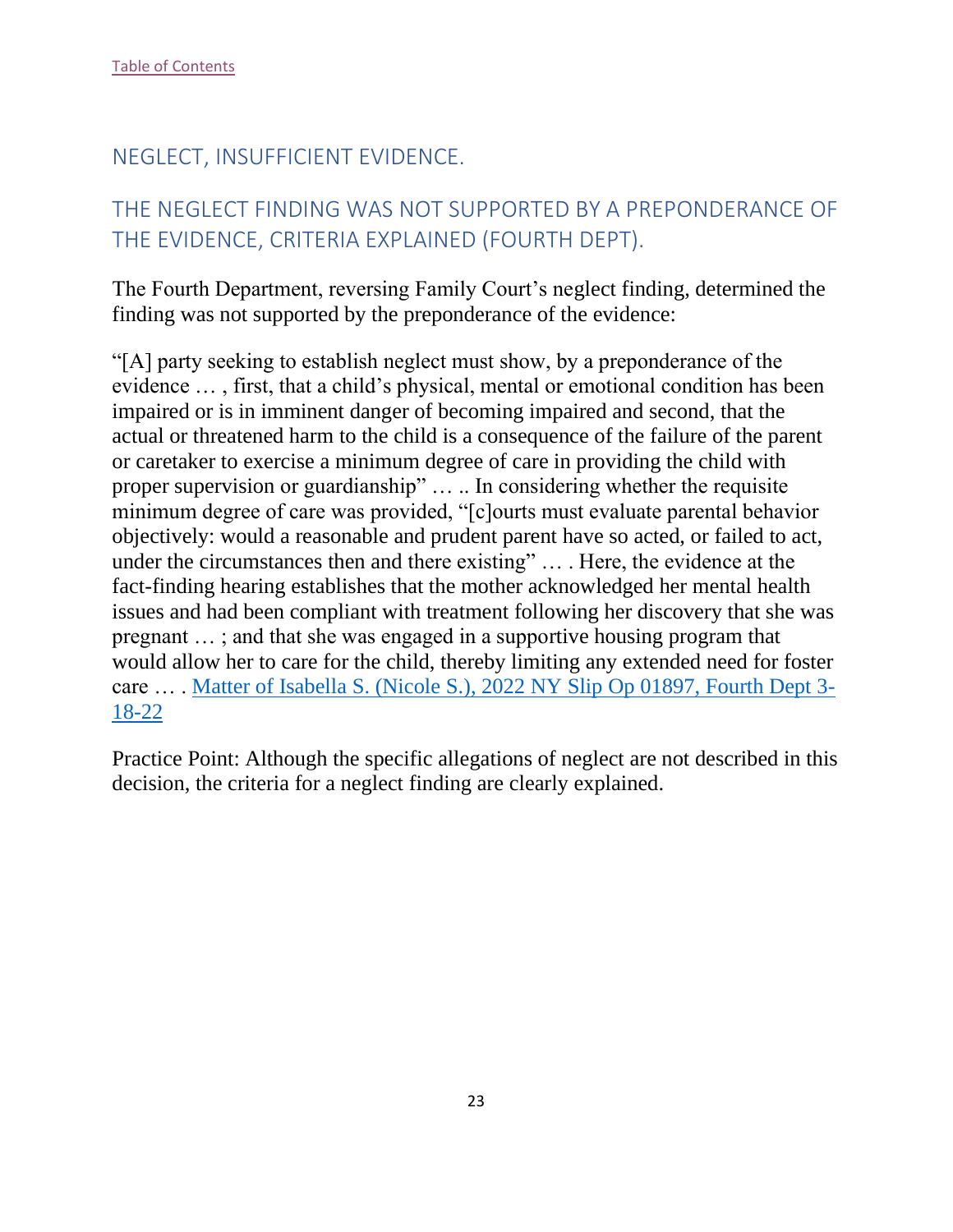#### <span id="page-24-0"></span>NEGLECT, MOTHER'S MENTAL ILLNESS AND FAILURE TO TREAT IT.

<span id="page-24-1"></span>EVIDENCE OF MOTHER'S MENTAL ILLNESS AND HER FAILURE TO PROPERLY TREAT IT WAS SUFFICIENT TO SUPPORT A FINDING OF NEGLECT, EVEN IN THE ABSENCE OF PROOF OF A SPECIFIC INSTANCE OF CHILD NEGLECT (SECOND DEPT).

The Second Department, reversing Family Court, determined the Administration for Children's Services (ACS) presented sufficient proof to support a finding of neglect based upon mother's mental illness (schizophrenia) which mother failed to properly treat. Evidence of an actual instance of child neglect is not necessary:

"Even though evidence of a parent's mental illness, alone, is insufficient to support a finding of neglect of a child, such evidence may be part of a neglect determination when the proof further demonstrates that the parent's condition creates an imminent risk of physical, mental, or emotional harm to the child" … . "Indeed, even when a child has not been actually impaired, a finding of neglect is appropriate to prevent imminent impairment, which is an independent and separate ground on which a neglect finding may be based" … . In such cases, the court is not required to wait until a child has already been harmed before it enters a neglect finding … . Proof of a parent's "ongoing mental illness and the failure to follow through with aftercare medication is a sufficient basis for a finding of neglect where such failure results in a parent's inability to care for [his or] her child in the foreseeable future" … . [Matter of Khaleef M. S.-P. \(Khaleeda M. S.\), 2022 NY](https://nycourts.gov/reporter/3dseries/2022/2022_02124.htm)  [Slip Op 02124, Second Dept 3-30-22](https://nycourts.gov/reporter/3dseries/2022/2022_02124.htm)

Practice Point: Here the Second Department determined proof of mother's mental illness and her failure to properly treat it was sufficient to support a finding of child neglect, even the absence of a specific instance of child neglect.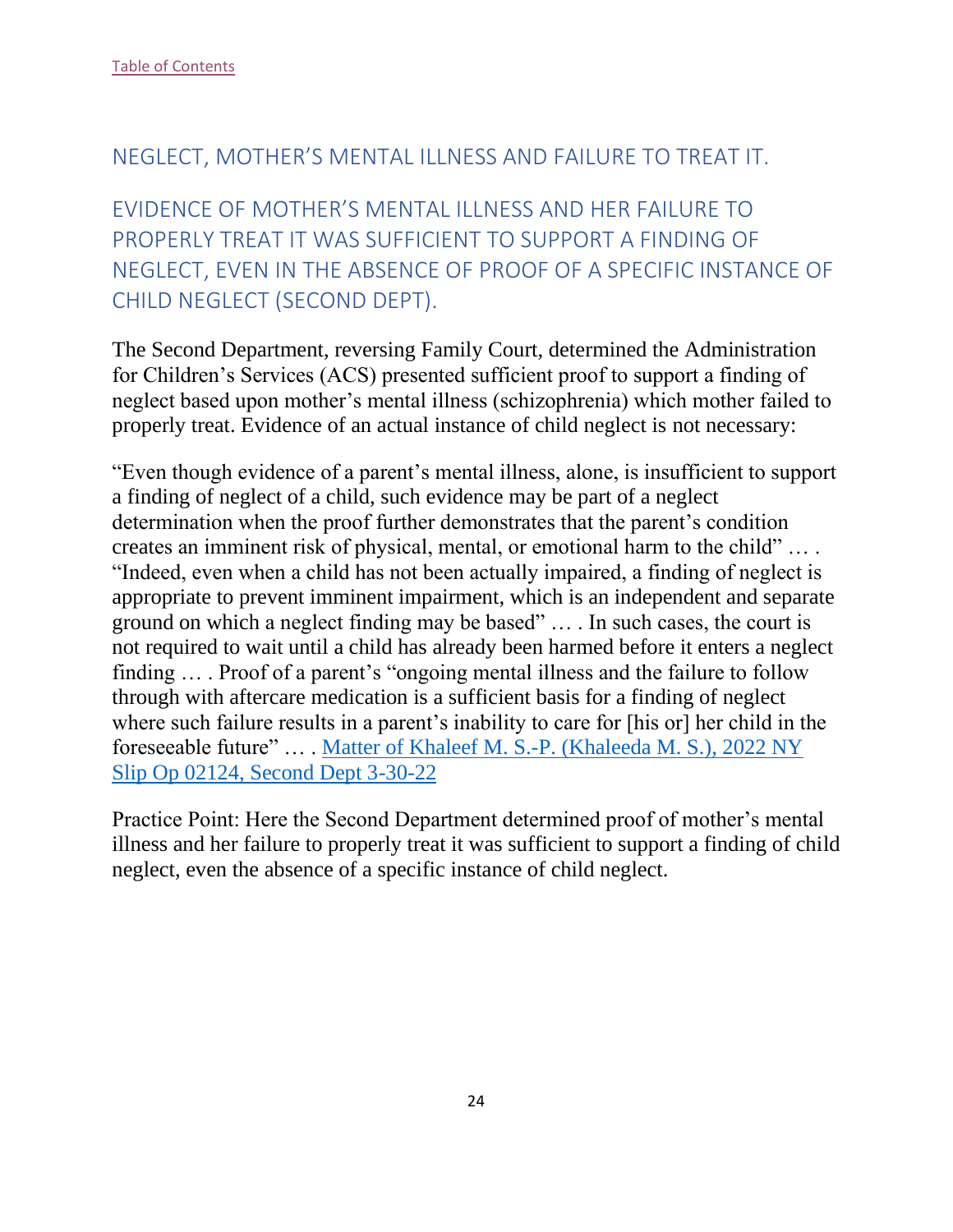## <span id="page-25-0"></span>NEGLECT, MOTION TO VACATE.

# <span id="page-25-1"></span>MOTHER'S MOTION TO VACATE THE NEGLECT FINDING SHOULD HAVE BEEN GRANTED (SECOND DEPT).

The Second Department, reversing Family Court, determined mother's motion to vacate the neglect finding should have been granted:

… [T]he mother demonstrated good cause to modify the order of disposition and to vacate the order of fact-finding, which found that she neglected the children. The mother demonstrated her lack of a prior child protective history, her remorse and insight into how her actions affected the children, and her commitment to ameliorating the issues that led to the finding of neglect, including her compliance with court-ordered services and treatment ... . In addition, she demonstrated that the requested relief was in the best interests of the children … . [Matter of Nila S.](https://nycourts.gov/reporter/3dseries/2022/2022_00670.htm)  [\(Priscilla S.\), 2022 NY Slip Op 00670,](https://nycourts.gov/reporter/3dseries/2022/2022_00670.htm) Second Dept 2-2-22

<span id="page-25-2"></span>NEGLECT, PERSON LEGALLY RESPONSIBLE FOR THE CHILD.

<span id="page-25-3"></span>DESPITE THE ORDER OF PROTECTION EXCLUDING RESPONDENT FROM THE HOME, THE PETITIONER PRESENTED SUFFICIENT EVIDENCE RESPONDENT WAS A PERSON LEGALLY RESPONSIBLE FOR THE CHILD; PEITIONER DEMONSTRATED RESPONDENT HAD NEGLECTED THE CHILD BY COMMITTING DOMESTIC VIOLENCE IN THE CHILD'S PRESENCE (FIRST DEPT).

The First Department, reversing Family Court, determined the evidence demonstrated respondent was a person legally responsible (PLR) for the child and respondent neglected the child by committing domestic violence in the child's presence:

Petitioner demonstrated by a preponderance of the evidence that respondent was a person legally responsible (PLR) for the subject child, as well as for the child's three older siblings. Respondent and the children's mother were in a romantic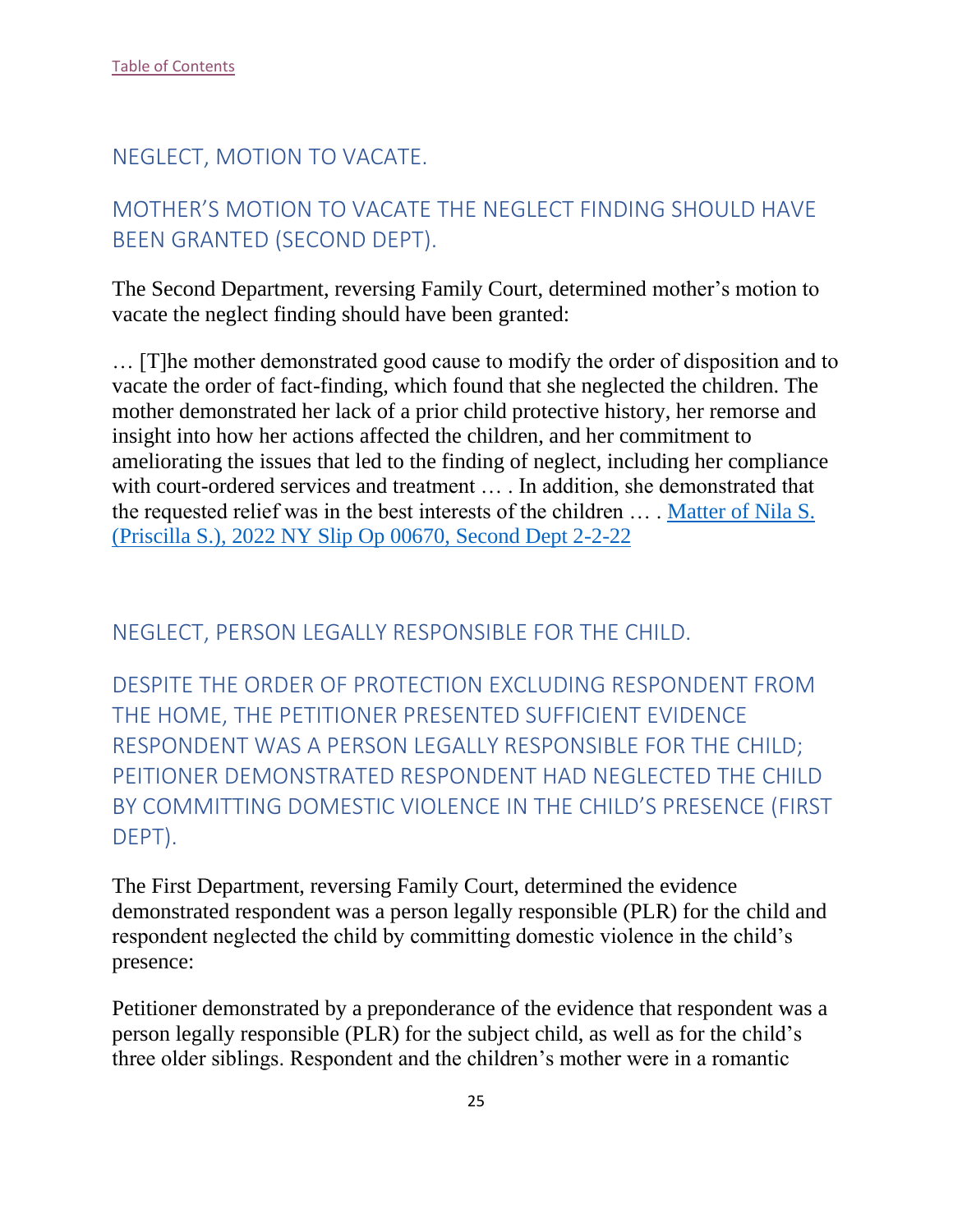relationship and lived together before the child was born, and they both represented to caseworkers that respondent was the child's biological father. There is evidence that, although he was excluded from the home because of an order of protection against him, respondent maintained communication with the mother and slept at the home at least on occasion, sharing the mother's bed. Respondent failed to appear or testify to dispute the evidence that he was the child's biological father or a PLR for him … . The fact that respondent was excluded from the household before the child's birth as a result of having committed acts of excessive corporal punishment against the child's eldest sibling does not outweigh the evidence that demonstrates that he is a PLR for the child … . The finding that respondent is a PLR for the child is further supported by his failure to appear in court, "allowing the court to draw a negative inference against him" … . [Matter of Tristian B.](https://nycourts.gov/reporter/3dseries/2022/2022_00498.htm)  [\(Winston B.\), 2022 NY Slip Op 00498, First Dept 1-27-22](https://nycourts.gov/reporter/3dseries/2022/2022_00498.htm)

## <span id="page-26-0"></span>ORDER-DECISION CONFLICT.

# <span id="page-26-1"></span>WHERE AN ORDER CONFLICTS WITH A DECISION, THE DECISION CONTROLS (FOURTH DEPT).

The Fourth Department, modifying Supreme Court in this post-judgment matrimonial case, determined the decision controls the discrepancy between the order and the decision:

… [B]oth parties expressly agreed in the oral stipulation that plaintiff's benefits would be distributed "[i]n accordance with the Majauskas formula." That oral stipulation was an unambiguous expression of the parties' intent to follow Majauskas, …

… [T]he amended order conflicts with the court's written decision insofar as the … amended order purports to award defendant 23.86% of a former spouse survivor annuity under 5 USC § 8341 (h) (1). The stated percentage represents defendant's share of plaintiff's gross monthly annuity, as calculated by the court pursuant to the Majauskas formula, but the court in its decision made no award to defendant of a former spouse survivor annuity, which, had it been awarded, would have expressly conflicted with the parties' agreement. Where, as here, there is a conflict between the decision and the order, the decision controls, and we therefore modify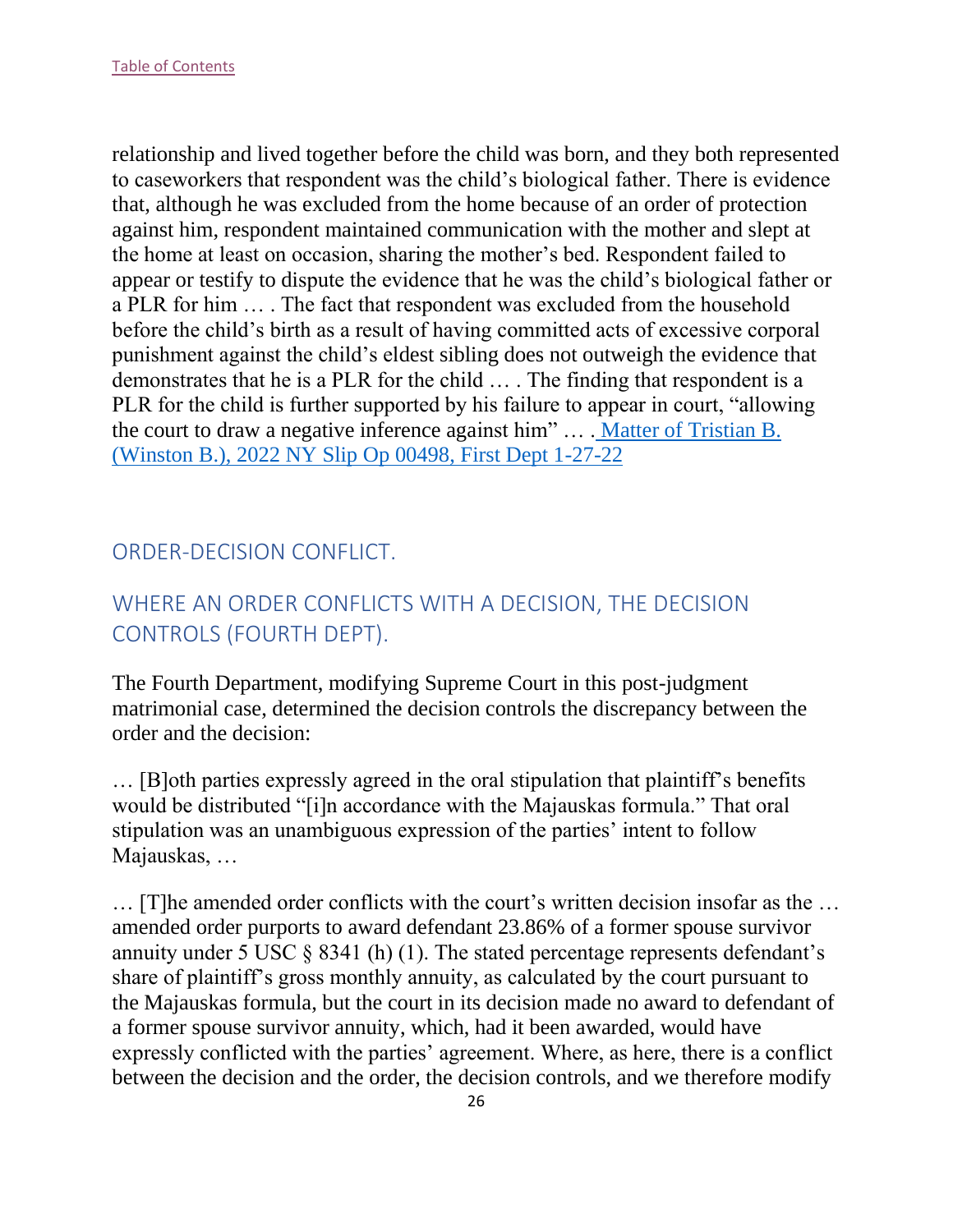the amended order accordingly … . [Reukauf v Kraft, 2022 NY Slip Op 01898,](https://nycourts.gov/reporter/3dseries/2022/2022_01898.htm)  [Fourth Dept 3-18-22](https://nycourts.gov/reporter/3dseries/2022/2022_01898.htm)

Practice Point: If there is a conflict between an order and a decision, the decision controls.

<span id="page-27-0"></span>POSTADOPTION CONTACT AGREEMENT, JUDGE TERMINATED BIOLOGICAL MOTHER'S VISITS.

<span id="page-27-1"></span>THE BIOLOGICAL MOTHER AND THE ADOPTIVE MOTHER ENTERED A POSTADOPTION CONTACT AGREEMENT WHICH ALLOWED TWO SUPERVISED VISITS WITH THE BIOLOGICAL MOTHER PER YEAR; THE EVIDENCE OF THE CHILDREN'S BEHAVIOR AFTER VISITING WITH THE BIOLOGICAL MOTHER SUPPORTED FAMILY COURT'S CONCLUSION IT WAS IN THE BEST INTERESTS OF THE CHILDREN TO TERMINATE VISITATION WITH THE BIOLOGICAL MOTHER; THE DISSENT ARGUED THE EVIDENCE OF THE DAUGHTER'S, IN CONTRAST TO THE SON'S, POST-VISIT BEHAVIOR DID NOT SUPPORT TERMINATION OF VISITATION WITH THE DAUGHTER (THIRD DEPT).

The Third Department, over a two-justice partial dissent, determined Family Court properly terminated the biological mother's visitation with her children who had been adopted. The biological mother and the adoptive mother had entered a postadoption contact agreement which allowed the biological mother two supervised visits per year with her son and daughter. The evidence at the factfinding hearing demonstrated that the son's behavior changed drastically after visits. His behavior was characterized as "out of control." There was evidence the daughter began banging her head and had nightmares after a visit. The dissent argued the evidence supported termination of visits with the son, but did not support the termination of visits with the daughter:

The adoptive mother testified that after visiting the biological mother in December 2017, the son destroyed rooms in the house and was completely out of control for close to a month. After the July 2018 visit with the biological mother, the son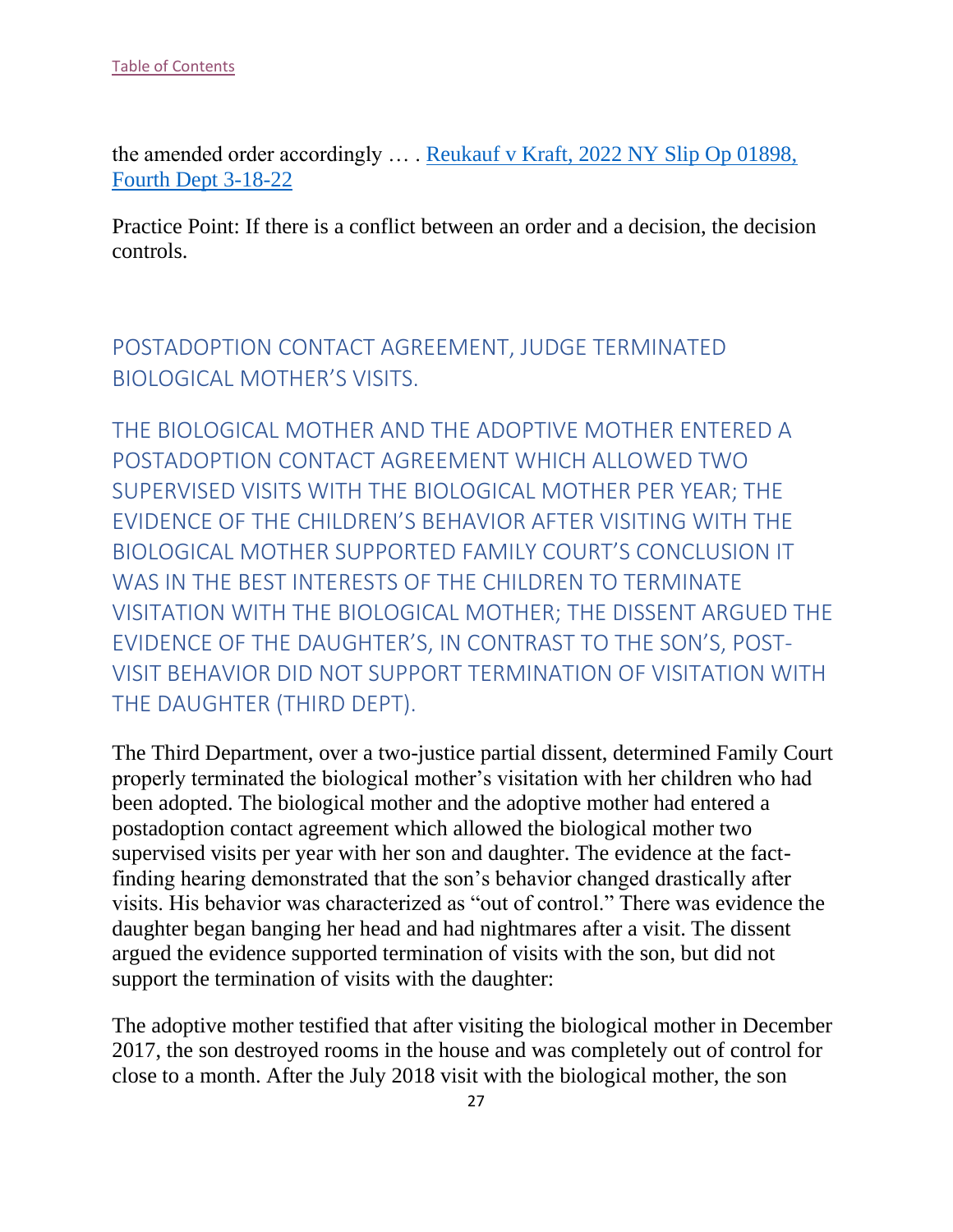"climb[ed] the walls in [his] classroom," hit his friend, hurt his sister and had difficulties regulating his behavior for several months. \* \* \*

With respect to the dissent's reference to the policy concerns underlying postadoption contact agreements, we note that we wholeheartedly embrace and promote the policies and goals of these types of agreements and encourage open adoptions. However, it is not our intention to address the underlying policies of postadoption contact agreements, but, instead, to focus solely upon the principle governing and guiding the initiation and continuation of open contact between the children and the biological parent — the best interests of the children. Here, it is uncontroverted that the daughter displayed a persistent pattern of bizarre and harmful behavior — head banging and disrupted sleep due to nightmares commensurate with visits with her biological mother. These behaviors continued for 1½ years. Although the daughter did not display the behaviors at the time of the visits, a time when the adoptive parents were present and the daughter's attention was directed toward other activities, the behaviors were manifested subsequent to each visit. … [W]e cannot agree that enforcing visitation with respect to one sibling but not the other serves the best interests of either. [Matter of Jennifer JJ. v](https://nycourts.gov/reporter/3dseries/2022/2022_02043.htm)  [Jessica JJ., 2022 NY Slip Op 02043, Third Dept 3-24-22](https://nycourts.gov/reporter/3dseries/2022/2022_02043.htm)

Practice Point: The postadoption contact agreement allowing the biological mother to visit her children after adoption was properly terminated by the court because the evidence of the children's post-visit behavior supported the conclusion continued visitation was not in the best interests of the children.

<span id="page-28-0"></span>SEPARATION AGREEMENT, FAMILY COURT DID NOT HAVE JURISDICTION TO MODIFY, AGREEMENT INCORPORATED BUT NOT MERGED INTO JUDGMENT OF DIVORCE.

<span id="page-28-1"></span>FAMILY COURT DID NOT HAVE JURISDICTION TO MODIFY A SEPARATION AGREEMENT WHICH WAS INCORPORATED BUT NOT MERGED INTO THE JUDGMENT OF DIVORCE; A PLENARY ACTION IS REQUIRED (FIRST DEPT).

The First Department, reversing (modifying) Family Court, determined Family Court did not have jurisdiction to modify the separation agreement by putting a cap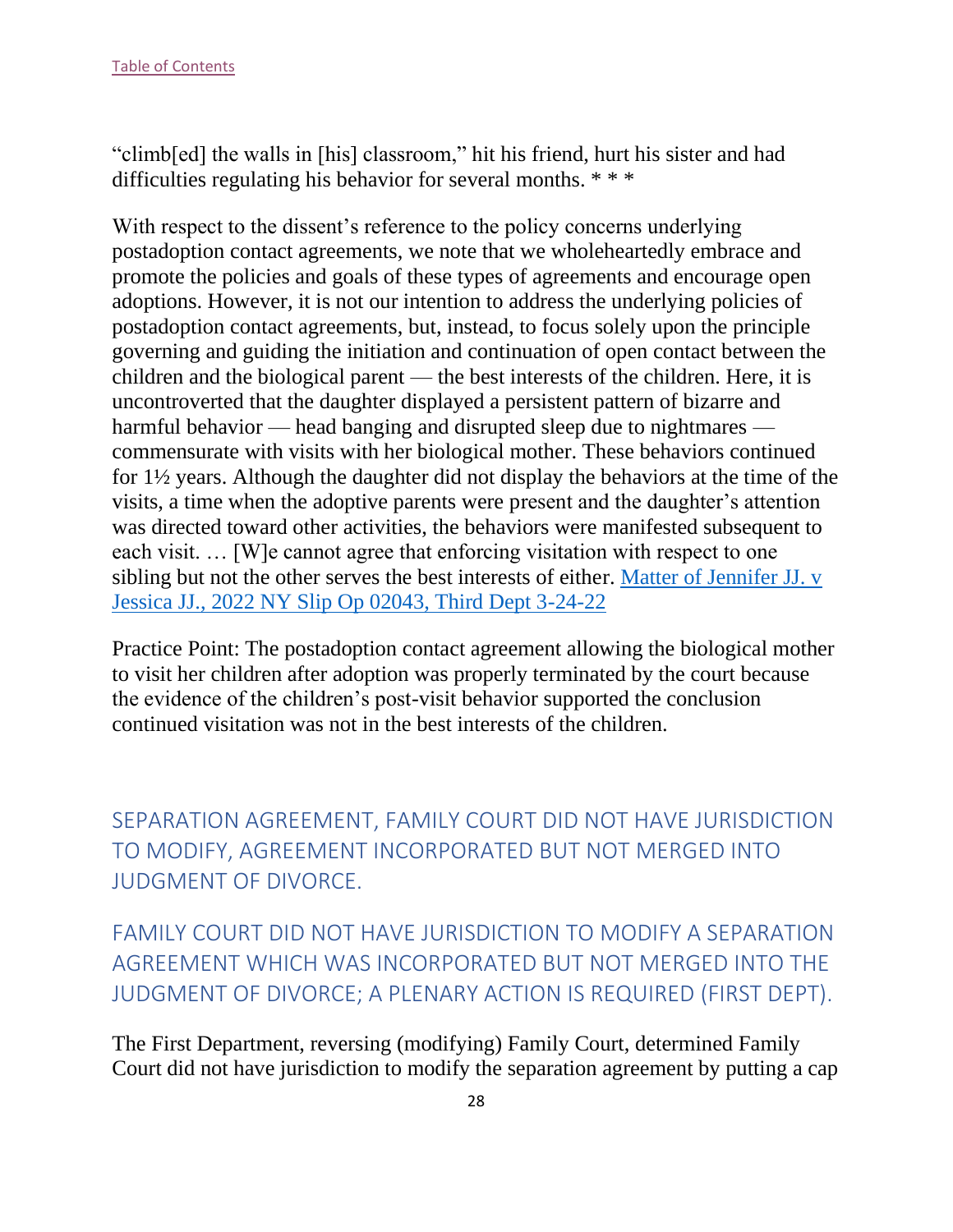on the child-support/spousal-support credit father was entitled to for his payment of the mortgage and apartment expenses:

A stipulation of settlement which is incorporated but not merged into the parties' judgment of divorce may be reformed only in a plenary action … . Family Court does not have jurisdiction to modify a separation agreement … . Under the terms of the parties' stipulation of settlement, the father is entitled to pay his \$2,100 in monthly child support directly to the mortgagee of the parties' former marital apartment. However, the Family Court erred in capping the father's credit against support arrears at \$25,200 per year based on this provision. Although Family Court found that there was no similar provision with respect to spousal support, in fact the parties' stipulation permits the father to also deduct the payment of apartment expenses, including the mortgage, from his spousal support. Accordingly, Family Court improperly amended the stipulation by imposing an annual maximum credit to which the father is entitled based solely on his child support obligation. [Matter](https://nycourts.gov/reporter/3dseries/2022/2022_01391.htm)  [of Deborah K. v Richard K., 2022 NY Slip Op 01391, First Dept 3-3-22](https://nycourts.gov/reporter/3dseries/2022/2022_01391.htm)

<span id="page-29-0"></span>SEXUAL ABUSE, DISCOVERY, JUDICIAL REVIEW OF CHILD'S MENTAL HEALTH RECORDS.

<span id="page-29-1"></span>IN THIS SEXUAL ABUSE CASE, THE CHILD'S MENTAL HEALTH RECORDS SHOULD BE REVIEWED BY THE JUDGE IN CAMERA TO DETERMINE WHETHER ANY RECORDS ARE RELEVANT TO THE RESPONDENT'S CLAIM THE CHILD FABRICATED THE SEXUAL ABUSE ALLEGATIONS; FAMILY COURT PROPERLY DENIED RESPONDENT'S REQUEST FOR DISCOVERY OF THE RECORDS (FIRST DEPT).

The First Department, reversing (modifying) Family Court, held the judge properly denied discovery of the child's mental health records in this sexual abuse proceeding, but the judge should review the records in camera to determine if any records support respondent's position that the child fabricated the sexual abuse allegations: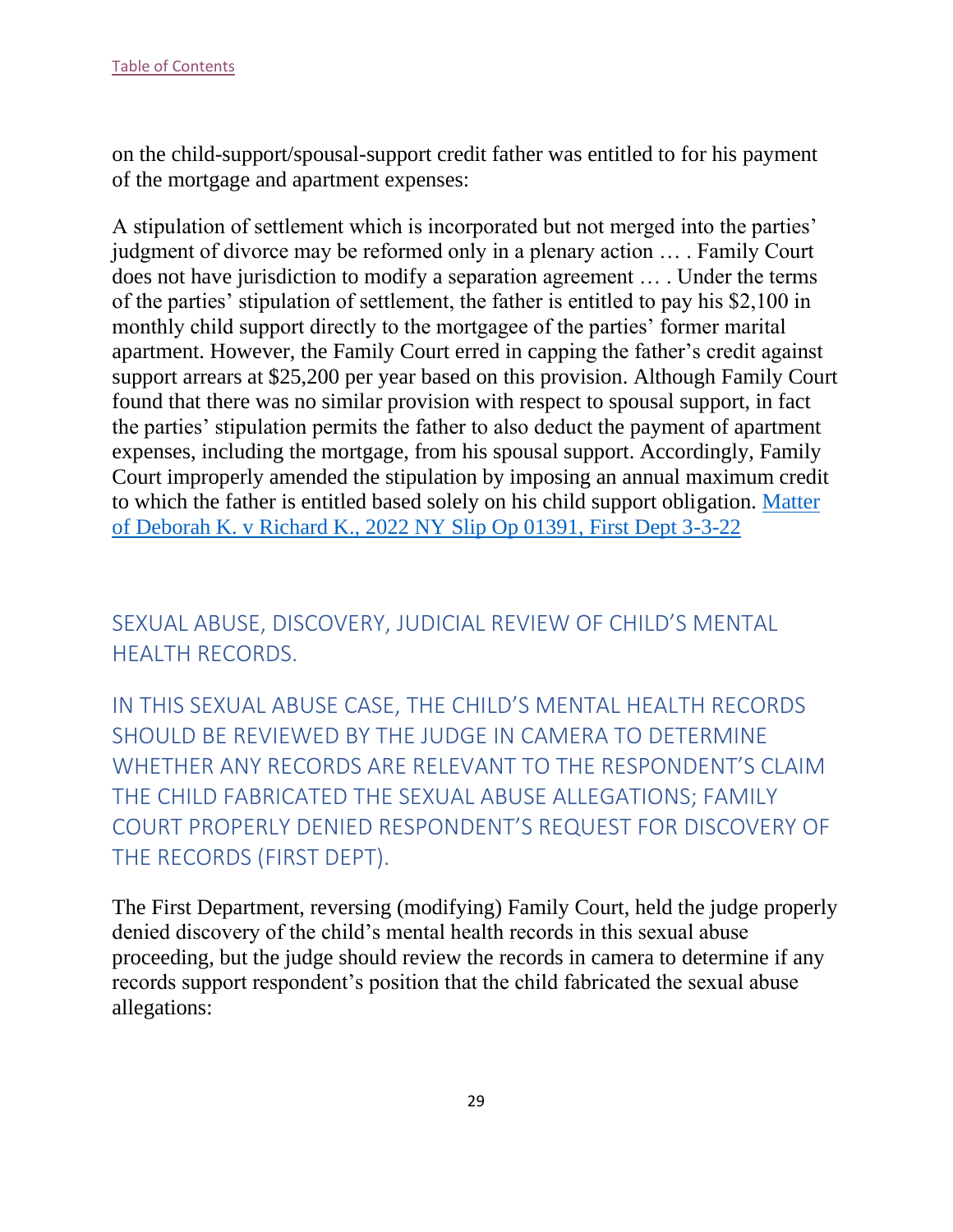Confidential mental health records may only be disclosed upon a finding by a court that "the interests of justice significantly outweigh the need for confidentiality" (Mental Hygiene Law § 33.13[c][1]). Pursuant to Family Court Act § 1038(d), the court must conduct a balancing test to weigh "the need of the [moving] party for the discovery to assist in the preparation of the case" against "any potential harm to the child [arising] from the discovery" … .

… [G]iven respondent's need to prepare his defense, his right to impeach the child's credibility as she is likely to be a witness, and the child's diminished interest in the confidentiality of older records from an institution that is not currently providing services to her, we find that an in camera review of the … records is warranted … . …

… [W]e find that the Family Court properly denied his request for those records … . Were a court to grant such a request on the sparse showing in this case, virtually every child's therapy records would be subject to exposure. Matter of Briany T. (Justino G.), 2022 NY Slip Op 00629, First Dept 2-1-22

<span id="page-30-0"></span>TERMINATION OF PARENTAL RIGHTS, FATHER IMPROPERLY DENIED HIS RIGHT TO BE HEARD.

<span id="page-30-1"></span>IN THIS TERMINATION OF PARENTAL RIGHTS PROCEEDING, ALTHOUGH FAMILY COURT THREATENED TO FIND RESPONDENT IN DEFAULT WHEN HE DID NOT PROVIDE PROOF HE FAILED TO APPEAR BECAUSE HE WAS HOSPITALIZED, FAMILY COURT DID NOT ULTIMATELY GIVE RESPONDENT A "DEFAULT WARNING;" RESPONDENT AND HIS COUNSEL WERE PRESENT AT THE FACT-FINDING BUT WERE PRECLUDED BY THE COURT FROM PARTICIPATING; RESPONDENT HAS A RIGHT TO BE HEARD ON THE ABANDONMENT ISSUE; REVERSED AND REMITTED (THIRD DEPT).

The Third Department, reversing Family Court, determined respondent father in this termination of parental rights proceeding was not in default and that he was entitled to present a defense. To explain his failure to appear, respondent said he was hospitalized but he did not provide any proof of hospitalization when the court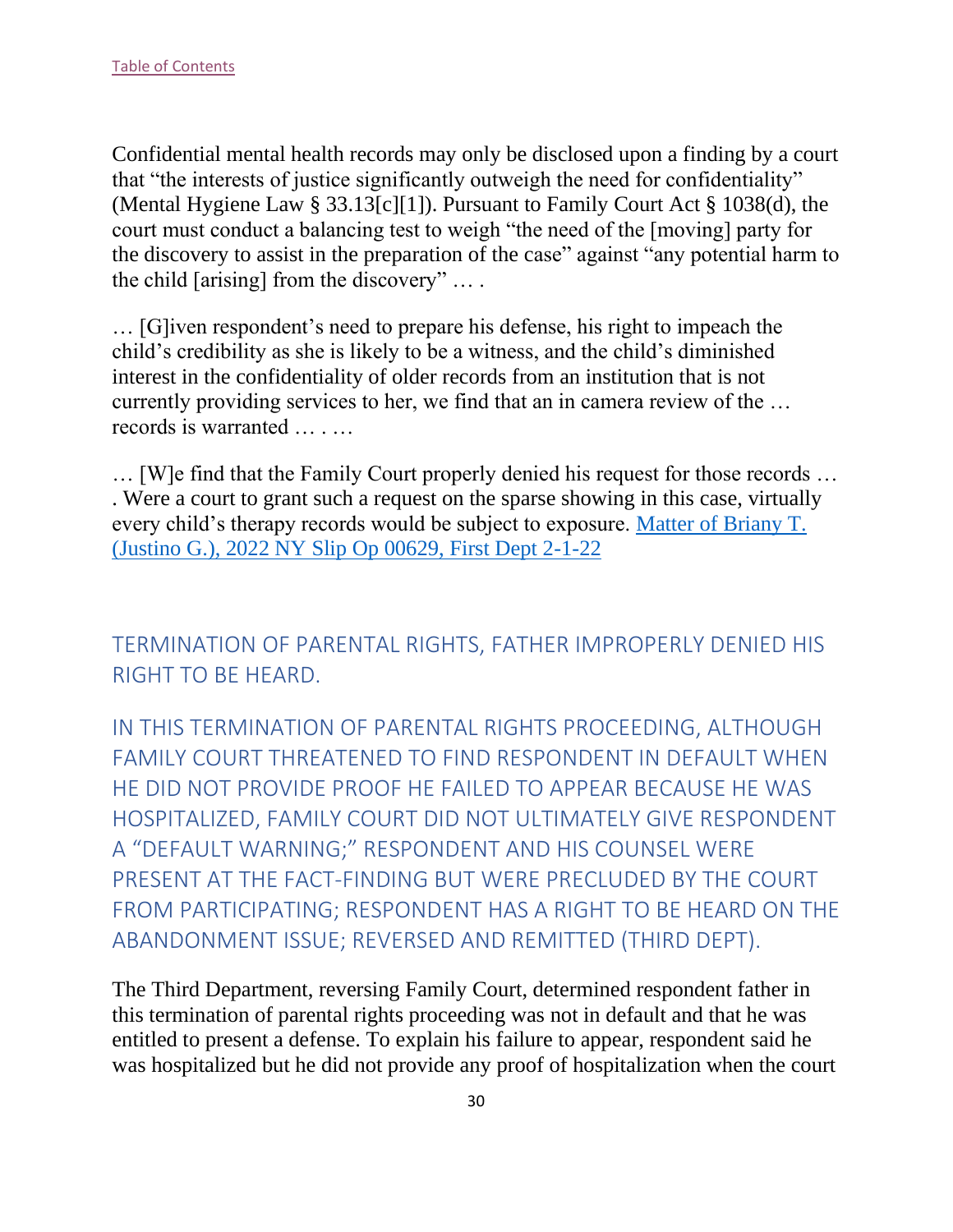requested it. The court then found respondent to be in default and precluded respondent and his counsel from participating in the termination hearing:

Petitioner and the attorney for the child argue that the appeal must be dismissed because the challenged order was entered upon respondent's default. We disagree. In its written decision, Family Court stated that it had advised respondent's counsel at the December 18, 2019 appearance that, if the requested medical documentation was not timely provided, it "would find [respondent] in default" and "the trial would be an [i]nquest." Our review of the record, however, confirms that no such warning was given. Instead, the court cautioned that if respondent failed to comply, it would "proceed with the proceeding with regard to the termination of his parental rights." This is not a default warning but notice that the hearing would go forward on January 15, 2020. However frustrating respondent's noncompliance with the court's reasonable directive to provide documentation of his hospitalization may have been, the key point here is that respondent and his counsel were in attendance at the fact-finding hearing. We fully appreciate that trial courts are vested with broad authority to maintain the integrity of their calendars. Under the circumstances presented, however, we conclude that Family Court abused its discretion in holding respondent to be in default and precluding any participation at the hearing … . Matter of Makayla NN. (Charles NN.), 2022 NY Slip Op 02165, Third Dept 3-31-22

Practice Point: Here Family Court never gave a "default warning" to respondent father when he failed to provide proof he did not appear because he was hospitalized. Father, who was present at the fact-finding, should not have been found to be in default and precluded from participating in the termination of parental rights proceeding.